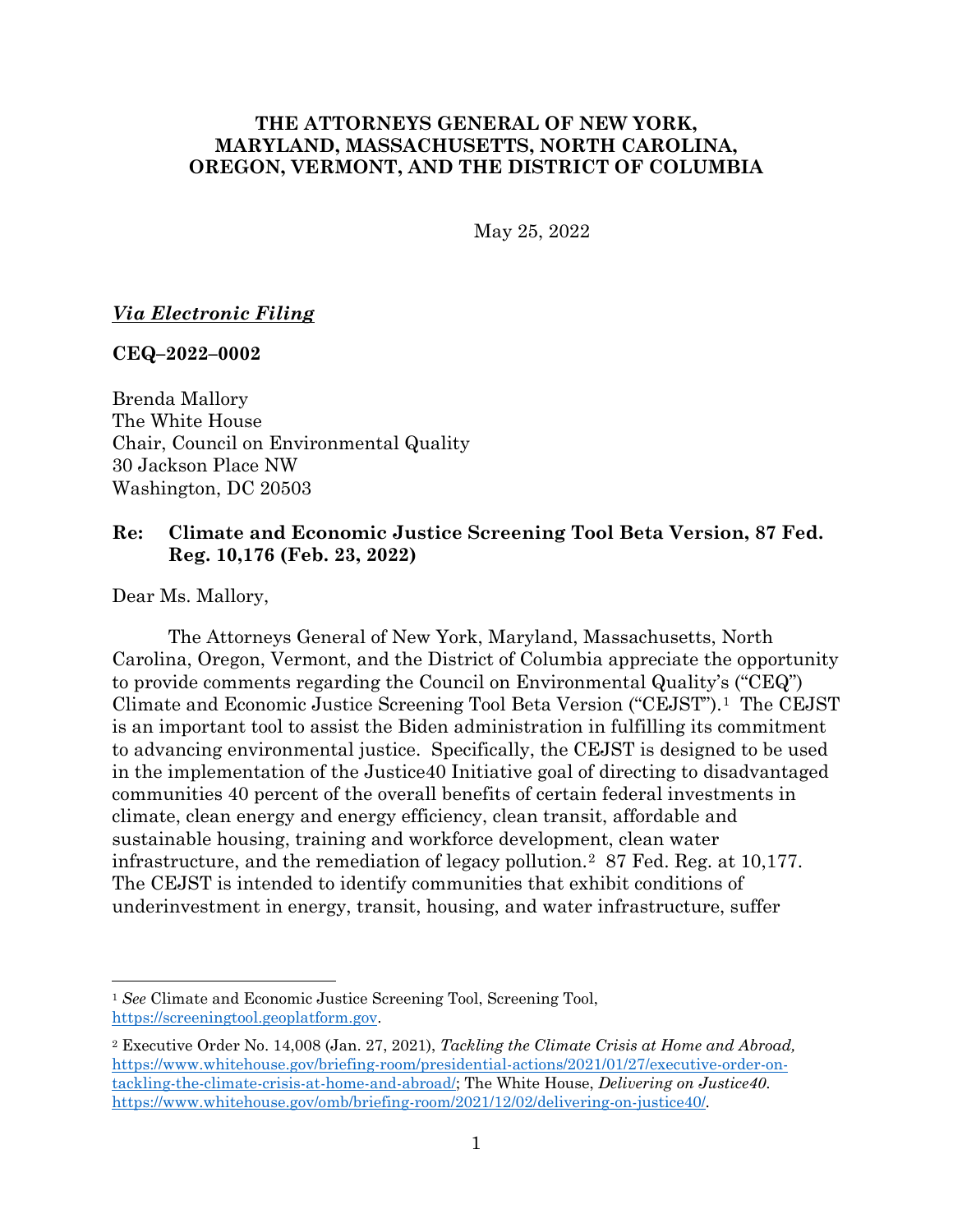disproportionate pollution burden, and need job training and employment.[3](#page-1-0) 87 Fed. Reg. at 10,177. While we commend the CEQ for developing the CEJST, we are concerned that the CEJST, in its beta form, does not identify and prioritize communities that are most overburdened with pollution, suffer from chronic underinvestment, and are often communities of color. To better identify and prioritize these communities, the CEJST must incorporate a cumulative impacts approach that includes race and ethnicity and accounts for the discriminatory practices that have led to today's environmental injustices.

#### **I. Environmental Injustice in the United States**

Environmental hazards are not distributed evenly in the United States: Communities of color and low-income communities bear a greater share of pollution than White people and wealthier people.[4](#page-1-1) Communities of color and low-income communities bear the cumulative burdens of multiple environmental hazards as well as social stressors, including poverty, poor housing quality, and social inequality.[5](#page-1-2)

*Toxic Wastes and Race*, the 1987 report authored by Dr. Benjamin F. Chavis Jr. and Charles Lee and commissioned by the United Church of Christ's Commission for Racial Justice, was one of the first quantitative efforts that substantively documented the disproportionate burden of environmental pollution – in this case, hazardous waste sites – on communities of color and low-income communities.[6](#page-1-3)

Since *Toxic Wastes and Race*, numerous studies have documented the disproportionate siting of hazardous waste sites, industrial facilities, sewage treatment plants, and other locally undesirable and potentially polluting land uses

<span id="page-1-0"></span><sup>3</sup> The Justice40 Initiative is modeled after New York's Climate Leadership and Protection Act (CLCPA) which similarly set a goal for disadvantaged communities to receive 40 percent of overall benefits of spending on clean energy and energy efficiency programs, projects or investments in the areas of housing, workforce development, pollution reduction, low-income energy assistance, energy, transportation, and economic development. ECL § 75-0117. New York determined that the 40 percent figure represented a proportional level of spending to the targeted population. For example, the 2010 US Census shows that New York State's population of color is 41.7% of the total population. *See* NY Renews, *Justice & Equity in the Climate and Community Protection Act*, [https://www.nyrenews.org/equity-memo.](https://www.nyrenews.org/equity-memo)

<span id="page-1-1"></span><sup>4</sup> Rachel Godsil, *Brown is Dead? Long Live Brown II: Environmental Justice and the Integration Ideal*, 49 N.Y.L. Sch. L. Rev. 1109, 1115 (2004/2005).

<span id="page-1-2"></span><sup>5</sup> Rachel Morello-Frosch, *et al.*, *Understanding The Cumulative Impacts Of Inequalities In Environmental Health: Implications For Policy*, Health Affairs 879 (May 2011), [https://doi.org/10.1377/hlthaff.2011.0153.](https://doi.org/10.1377/hlthaff.2011.0153)

<span id="page-1-3"></span><sup>6</sup> United Church of Christ, *Toxic Wastes and Race: A National Report on the Racial ad Socio-Economic Characteristics of Communities with Hazardous Waste Sites* (1987), [https://www.nrc.gov/docs/ML1310/ML13109A339.pdf.](https://www.nrc.gov/docs/ML1310/ML13109A339.pdf)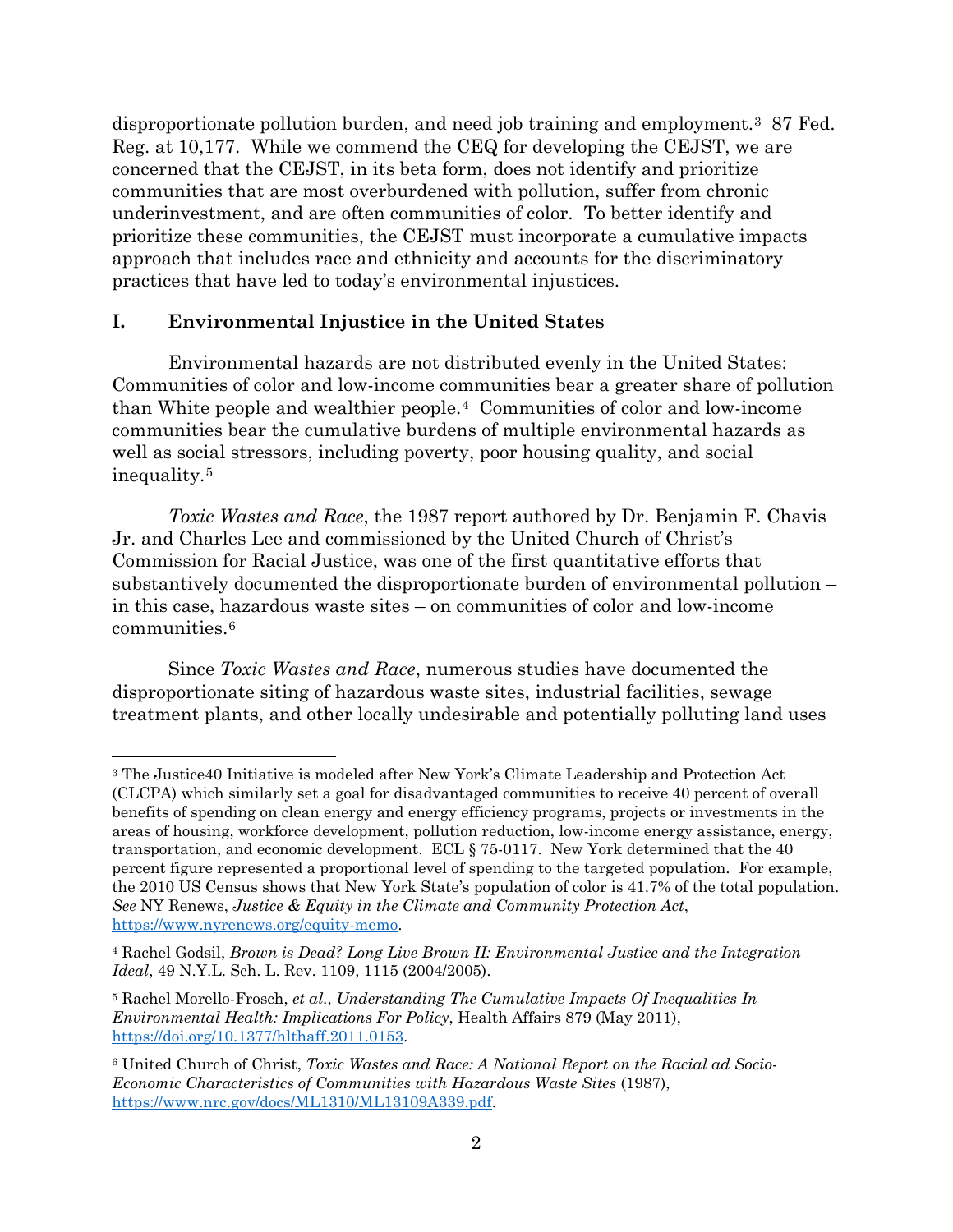in communities of color and low-income communities.[7](#page-2-0) Indeed, twenty years later, the United Church of Christ published *Toxic Wastes and Race at Twenty*, authored by Dr. Beverly Wright, Dr. Robert Bullard, Dr. Paul Mohai, and Dr. Robin Saha, which concluded that, in the years since the original report, not much had changed, and the distribution of the nation's commercial hazardous waste facilities continued to show significant racial and socioeconomic disparities.<sup>[8](#page-2-1)</sup>

Residents living near polluting facilities can be exposed to more toxic emissions than people who live farther from these sources of pollution.<sup>9</sup> Thus, decisions to permit polluting facilities in communities of color are often made to avoid adverse health and environmental impacts on White neighborhoods.[10](#page-2-3) Communities of color and low-income communities are also disproportionately exposed to other types of pollution, including ambient air pollutants, indoor pollutants such as lead paint, pollutants from industrial and transportation sources, and pollutants via occupational exposure.[11](#page-2-4) 

At the same time, environmental benefits disproportionately accrue to White communities and communities with higher incomes. In other words, the communities of color and low-income communities that suffer from environmental pollution have less access to environmental amenities such as parks and open green spaces, healthy food options, and recreational programs[.12](#page-2-5) For example, Black neighborhoods in Erie County, New York, which includes Buffalo, one of the most

<span id="page-2-0"></span><sup>7</sup> Rachel Morello-Frosch, *et al.*, *Understanding The Cumulative Impacts Of Inequalities In Environmental Health: Implications For Policy*, Health Affairs 881 (May 2011), [https://doi.org/10.1377/hlthaff.2011.0153.](https://doi.org/10.1377/hlthaff.2011.0153)

<span id="page-2-1"></span><sup>8</sup> United Church of Christ, *Toxic Wastes and Race at Twenty 1987-2007* (2007)*.* [https://www.ucc.org/what-we-do/justice-local-church-ministries/justice/faithful-action](https://www.ucc.org/what-we-do/justice-local-church-ministries/justice/faithful-action-ministries/environmental-justice/environmental-ministries_toxic-waste-20/)[ministries/environmental-justice/environmental-ministries\\_toxic-waste-20/.](https://www.ucc.org/what-we-do/justice-local-church-ministries/justice/faithful-action-ministries/environmental-justice/environmental-ministries_toxic-waste-20/)

<span id="page-2-2"></span><sup>9</sup> Rachel Morello-Frosch, *et al.*, *Understanding The Cumulative Impacts Of Inequalities In Environmental Health: Implications For Policy*, Health Affairs 881 (May 2011), [https://doi.org/10.1377/hlthaff.2011.0153.](https://doi.org/10.1377/hlthaff.2011.0153)

<span id="page-2-3"></span><sup>10</sup> Richard Rothstein, *The Color of Law* 55 (2017).

<span id="page-2-4"></span><sup>11</sup> Tamara Leech *et al.*, *Inequitable Chronic Lead Exposure: A Dual Legacy of Social and Environmental Injustice*, Family and Community Health 151 (2016), [https://doi.org/10.1097/FCH.0000000000000106;](https://doi.org/10.1097/FCH.0000000000000106) Rachel Morello-Frosch, *et al.*, *Understanding The Cumulative Impacts Of Inequalities In Environmental Health: Implications For Policy*, Health Affairs 881 (May 2011), [https://doi.org/10.1377/hlthaff.2011.0153;](https://doi.org/10.1377/hlthaff.2011.0153) Environmental Equity Working Group, *Environmental Equity: Reducing Risk for All Communities*, Workgroup Report to the EPA Administrator Vol. 2 at 1, 3 (1992), [https://www.epa.gov/sites/default/files/2015-](https://www.epa.gov/sites/default/files/2015-02/documents/reducing_risk_com_vol2.pdf) [02/documents/reducing\\_risk\\_com\\_vol2.pdf.](https://www.epa.gov/sites/default/files/2015-02/documents/reducing_risk_com_vol2.pdf)

<span id="page-2-5"></span><sup>12</sup> Dylan Bugden, *Environmental Inequality in the American Mind: The Problem of Color-Blind Environmental Racism*, Social Problems 2 (Mar. 2022), [https://doi.org/10.1093/socpro/spac005;](https://doi.org/10.1093/socpro/spac005) Rachel Morello-Frosch, *et al.*, *Understanding The Cumulative Impacts Of Inequalities In Environmental Health: Implications For Policy*, Health Affairs 881 (May 2011), [https://doi.org/10.1377/hlthaff.2011.0153.](https://doi.org/10.1377/hlthaff.2011.0153)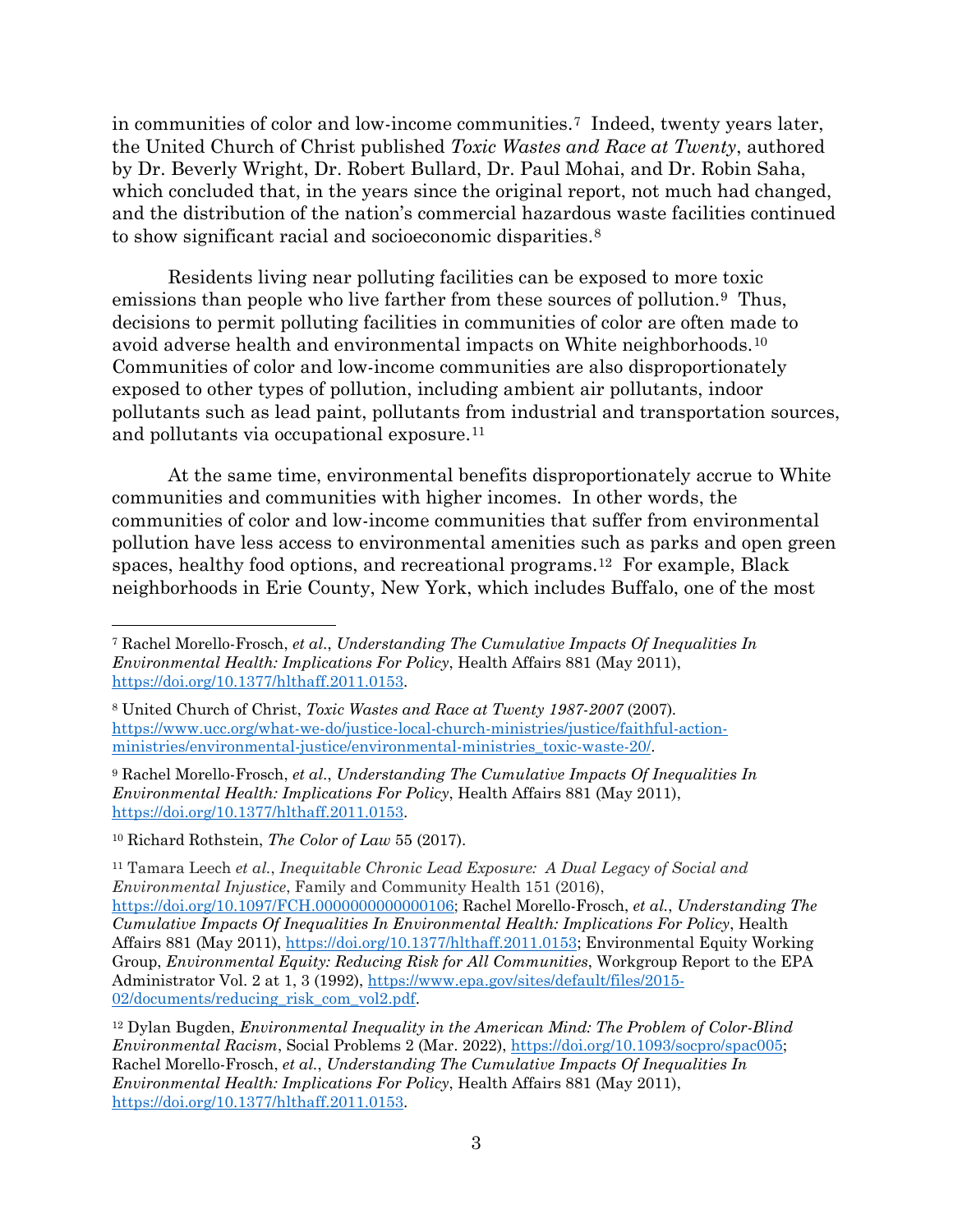segregated cities in the nation, reportedly had 40 percent of the number of supermarkets compared to predominantly White neighborhoods.[13](#page-3-0) In East Buffalo, buying groceries is especially difficult for many of the 40,000 residents who live farther than half a mile from the nearest supermarket and also lack access to a vehicle or reliable public transportation.[14](#page-3-1)

The differential burden of environmental pollution on communities with environmental justice concerns is a matter of life and death. Health impacts can start *in utero* and include adverse perinatal outcomes such as low birthweight and premature birth, leading to higher risks of long-term health problems.[15](#page-3-2)  Communities of color and low-income communities also have significantly higher rates of hypertension, heart disease, and stroke than White people and wealthier people.[16](#page-3-3) These communities also experience increased incidence and prevalence of asthma, obesity, diabetes, lung cancer, and mental health and developmental problems.[17](#page-3-4) Children are especially vulnerable to the health impacts of environmental pollution.[18](#page-3-5) 

Additionally, the economic impacts of environmental pollution can hinder the ability of people in affected communities to improve the economic and environmental conditions of their community.[19](#page-3-6) For example, children who grow up in areas with higher levels of traffic-related air pollution and lead in their homes experience lower adult incomes on average relative to their parents and are more likely to be incarcerated as an adult or have children as teenagers.<sup>[20](#page-3-7)</sup>

<span id="page-3-1"></span><sup>14</sup> *Id.*

<span id="page-3-3"></span><sup>16</sup> *Id.* at 880.

<span id="page-3-5"></span><sup>18</sup> *Id.*

<span id="page-3-0"></span><sup>13</sup> The Food Equity Scholars, U.B. Food Lab, *Op-ed: East Buffalo Needs Community-Driven Structural Investments, Not Fly-In, Fly-Out Charity*, Civil Eats (May 24, 2022), [https://civileats.com/2022/05/24/op-ed-east-buffalo-needs-community-driven-structural-investments](https://civileats.com/2022/05/24/op-ed-east-buffalo-needs-community-driven-structural-investments-not-fly-in-fly-out-charity/)[not-fly-in-fly-out-charity/.](https://civileats.com/2022/05/24/op-ed-east-buffalo-needs-community-driven-structural-investments-not-fly-in-fly-out-charity/)

<span id="page-3-2"></span><sup>15</sup> Rachel Morello-Frosch, *et al.*, *Understanding The Cumulative Impacts Of Inequalities In Environmental Health: Implications For Policy*, Health Affairs 881 (May 2011), [https://doi.org/10.1377/hlthaff.2011.0153.](https://doi.org/10.1377/hlthaff.2011.0153)

<span id="page-3-4"></span><sup>17</sup> Philip J. Landrigan, *Environmental Justice and the Health of Children*, Mount Sinai Journal of Medicine 2 (2010), [https://doi.org/10.1002/msj.20173.](https://doi.org/10.1002/msj.20173)

<span id="page-3-6"></span><sup>19</sup> *See, e.g.*, Robert Manduca & Robert J. Sampson, *Childhood Exposure to Polluted Neighborhood Environments and Intergenerational Income Mobility, Teenage Birth, and Incarceration in the USA,* Population and Environment (2021), [https://doi.org/10.1007/s11111-020-00371-5;](https://doi.org/10.1007/s11111-020-00371-5) Stephen Farber, *Undesirable Facilities and Property Values: Summary of Empirical Studies*, Ecological Economics (1998), [https://doi.org/10.1016/S0921-8009\(97\)00038-4.](https://doi.org/10.1016/S0921-8009(97)00038-4)

<span id="page-3-7"></span><sup>20</sup> *See, e.g.*, Robert Manduca & Robert J. Sampson, *Childhood Exposure to Polluted Neighborhood Environments and Intergenerational Income Mobility, Teenage Birth, and Incarceration in the USA,* Population and Environment (2021), [https://doi.org/10.1007/s11111-020-00371-5.](https://doi.org/10.1007/s11111-020-00371-5)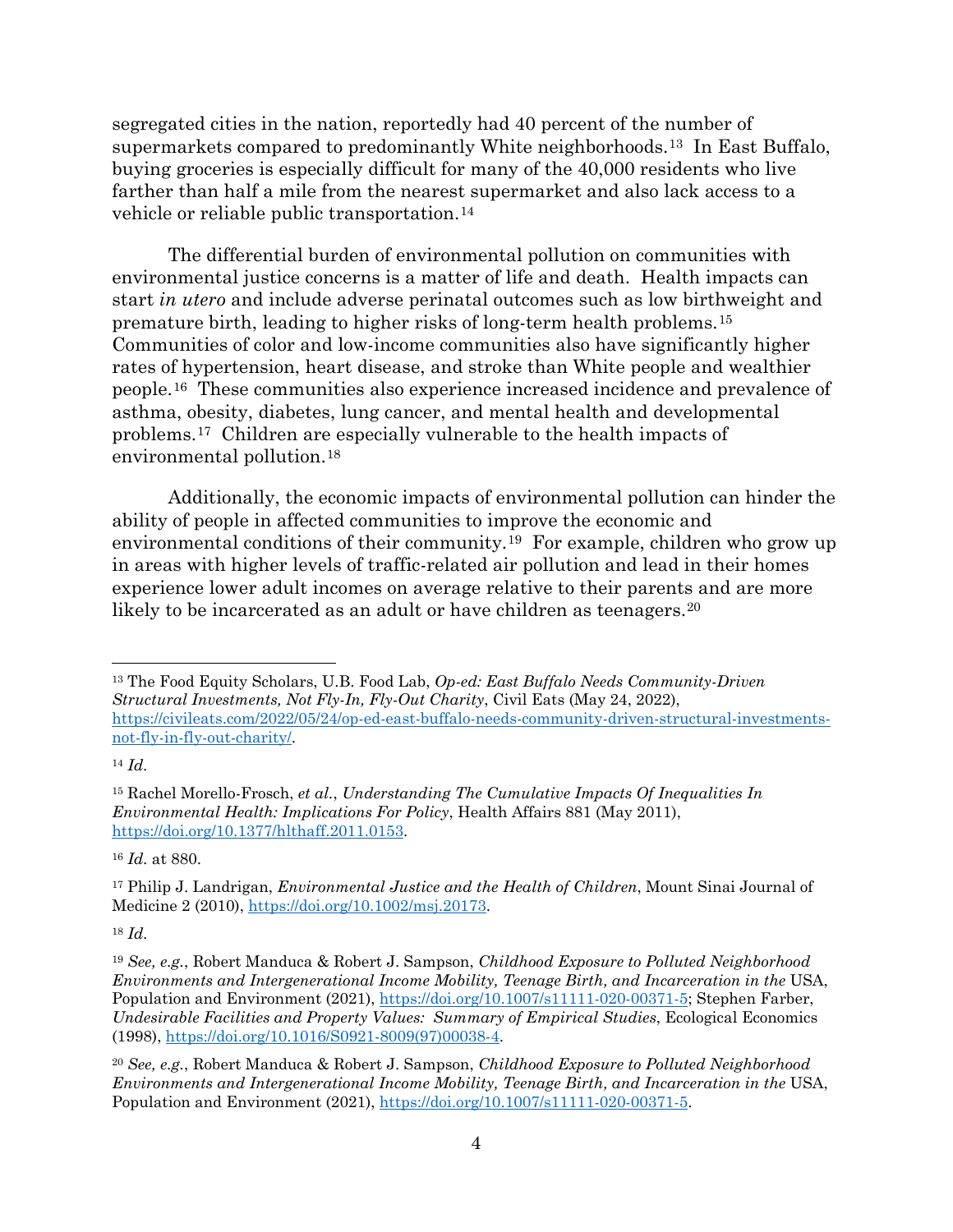At its inception, environmental justice research debated which mechanisms— race/ethnicity, class, or market dynamics— produced environmental inequality.<sup>[21](#page-4-0)</sup> Studies now show that a person's race/ethnicity is the strongest predictor of whether they will have access to a clean and healthy environment.<sup>[22](#page-4-1)</sup> As emphasized in *Toxic Wastes and Race at Twenty*, race/ethnicity continues to be an independent and stronger predictor of where hazardous waste facilities are located than income, education, and other socioeconomic indicators.[23](#page-4-2) In fact, people of color are much more likely to live near polluters and breathe fine particulate air pollution (PM2.5), the largest environmental cause of human mortality.[24](#page-4-3) Black people are 75 percent more likely to live near facilities that produce hazardous waste than other Americans.[25](#page-4-4) Black people are three times more likely to die from exposure to air pollutants than their White people.[26](#page-4-5) And Black children are more disproportionately affected with lead poisoning than White people.<sup>[27](#page-4-6)</sup>

#### **II. Causes of Environmental Injustice**

Environmental health disparities are rooted in interlocking systems of oppression that created, maintained, and now perpetuate those disparities.[28](#page-4-7) These

<span id="page-4-1"></span><sup>22</sup> *See, e.g., id.*; Kyle Crowder & Liam Downey, *Interneighborhood Migration, Race, and Environmental Hazards: Modeling Microlevel Processes of Environmental Inequality*, American Journal of Sociology 20-22 (2010), [https://doi.org/10.1086/649576;](https://doi.org/10.1086/649576) Laura Cushing, *et al*., *Racial/Ethnic Disparities in Cumulative Environmental Health Impacts in California: Evidence From a Statewide Environmental Justice Screening Tool (CalEnviroScreen 1.1),* American Journal of Public Health 2341 (2015), [https://ajph.aphapublications.org/doi/pdfplus/10.2105/AJPH.2015.302643.](https://ajph.aphapublications.org/doi/pdfplus/10.2105/AJPH.2015.302643)

<span id="page-4-2"></span><sup>23</sup> United Church of Christ, *Toxic Wastes and Race at Twenty 1987-2007* (2007)*.* [https://www.ucc.org/what-we-do/justice-local-church-ministries/justice/faithful-action](https://www.ucc.org/what-we-do/justice-local-church-ministries/justice/faithful-action-ministries/environmental-justice/environmental-ministries_toxic-waste-20/)[ministries/environmental-justice/environmental-ministries\\_toxic-waste-20/.](https://www.ucc.org/what-we-do/justice-local-church-ministries/justice/faithful-action-ministries/environmental-justice/environmental-ministries_toxic-waste-20/)

<span id="page-4-3"></span><sup>24</sup> Christopher W. Tessum, et al., *PM2.5 Polluters Disproportionately and Systemically Affect People of Color in the United States*, Science Advances (Apr. 28, 2021), [https://www.science.org/doi/10.1126/sciadv.abf4491.](https://www.science.org/doi/10.1126/sciadv.abf4491)

<span id="page-4-4"></span><sup>25</sup> Linda Villarosa, *Pollution Is Killing Black Americans. This Community Fought Back*, The New York Times (July 28, 2020), [https://www.nytimes.com/2020/07/28/magazine/pollution-philadelphia](https://www.nytimes.com/2020/07/28/magazine/pollution-philadelphia-black-americans.html)[black-americans.html.](https://www.nytimes.com/2020/07/28/magazine/pollution-philadelphia-black-americans.html)

<span id="page-4-5"></span><sup>26</sup> Qian Di *et al., Air Pollution and Mortality in the Medicare Population*, The New England Journal of Medicine 2518 (June 2017), [https://doi.org/10.1056/NEJMoa1702747.](https://doi.org/10.1056/NEJMoa1702747)

<span id="page-4-6"></span><sup>27</sup> Tamara Leech *et al.*, *Inequitable Chronic Lead Exposure: A Dual Legacy of Social and Environmental Injustice*, Family and Community Health (2016), [https://doi.org/10.1097/FCH.0000000000000106.](https://doi.org/10.1097/FCH.0000000000000106)

<span id="page-4-0"></span><sup>21</sup> Dylan Bugden, *Environmental Inequality in the American Mind: The Problem of Color-Blind Environmental Racism*, Social Problems 18 (Mar. 2022), [https://doi.org/10.1093/socpro/spac005.](https://doi.org/10.1093/socpro/spac005)

<span id="page-4-7"></span><sup>28</sup> *See*, *e.g.*, Daniel Carrión *et al.*, *Heading Upstream: Strategies to Shift Environmental Justice Research From Disparities to Equity*, American Journal of Public Health 59-60 (Jan. 1, 2022), [https://doi.org/10.2105/AJPH.2021.306605;](https://doi.org/10.2105/AJPH.2021.306605) Eun Kyung Lee, *Health Outcomes in Redlined Versus Non-Redline Neighborhoods: A Systematic Review and Meta-Analysis*, Social Science & Medicine 1 (Feb. 2022), [https://doi.org/10.1016/j.socscimed.2021.114696;](https://doi.org/10.1016/j.socscimed.2021.114696) Nathan Donley, *et al.*, *Pesticides and*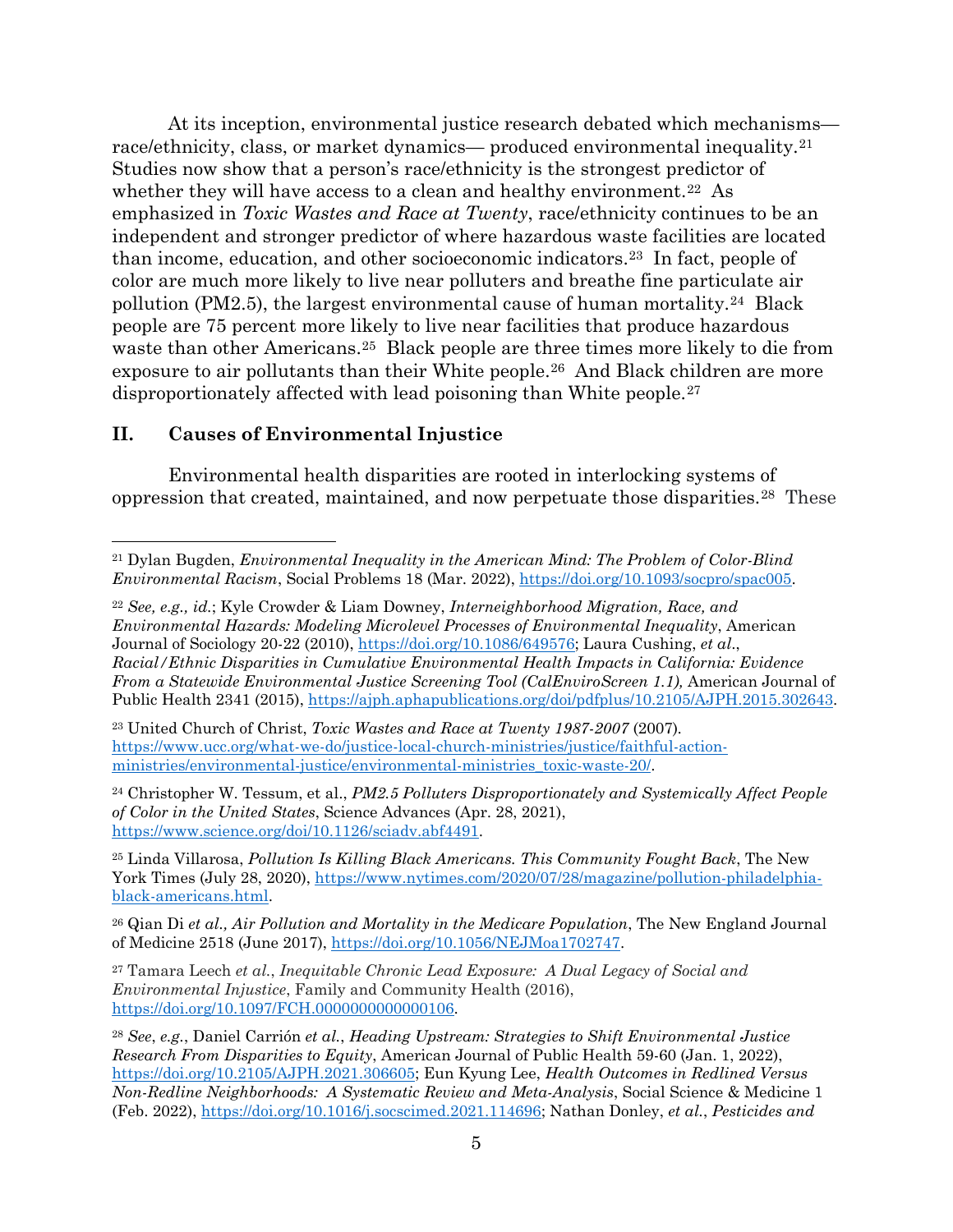disparities stem from the enslavement of African and Native people across this hemisphere, the coerced indentured labor of Asians and Latine/x immigrants, and the forced removal and displacement of Native Americans, including undocumented Indigenous Peoples.[29](#page-5-0) More proximately, Chinese Exclusion, Japanese internment camps, Spanish castas, paintings, and caste systems, Jim Crow, redlining, and housing covenants, among others, set the stage for the racist views of the early  $20<sup>th</sup>$ century to become subsumed into seemingly race-neutral policy and zoning decisions.[30](#page-5-1) It is important to acknowledge the intersectional structures of oppression that led to today's environmental racism and injustices.[31](#page-5-2)

The discriminatory government practice of redlining warrants special attention. The term "redlining" comes from the Home Owners' Loan Corporation ("HOLC") categorization, which started in the  $1930s$ .<sup>32</sup> The HOLC, a governmentestablished corporation, made loans to new homeowners and sought to prevent foreclosures through refinancing mortgages at low interest rates.[33](#page-5-4) The HOLC rated neighborhoods into four financial risk and lending categories from the most desirable through the least desirable.[34](#page-5-5) 

Specifically, HOLC rated as green or A ("Best") "ethnically homogeneous" or White, U.S. born, upper- or middle-class neighborhoods where "professional men"

<span id="page-5-3"></span><sup>32</sup> Anthony Nardone *et al.*, *Historic Redlining and Urban Health Today*, Environmental Justice 109 (2020), [http://doi.org/10.1089/env.2020.0011.](http://doi.org/10.1089/env.2020.0011)

<span id="page-5-4"></span><sup>33</sup> *Id.*

<span id="page-5-5"></span><sup>34</sup> *Id.* at 110.

*Environmental Injustice in the USA: Root Causes, Current Regulatory Reinforcement and a Path Forward*, BMC Public Health 2 (2022). [https://doi.org/10.1186/s12889-022-13057-4.](https://doi.org/10.1186/s12889-022-13057-4)

<span id="page-5-0"></span><sup>29</sup> *See*, *e.g.*, Slave Voyages, [https://www.slavevoyages.org/.](https://www.slavevoyages.org/)

<span id="page-5-1"></span><sup>30</sup> *See, e.g.*, Julia Mizutani, *In the Backyard of Segregated Neighborhoods: An Environmental Justice Case Study of Louisiana*, 31 Georgetown Envtl. L. Rev. 363, 364-72 (2019); Yale Rabin, *Expulsive Zoning: The Inequitable Legacy of* Euclid*,* Zoning and the American Dream 101 (Charles M. Harr & Jerold S. Kayden eds., 1989); Raymond Zhong & Nadja Popovich, *How Air Pollution Across America Reflects Racist Policy from the 1930s*, The New York Times (Mar. 9, 2022),

[https://www.nytimes.com/2022/03/09/climate/redlining-racism-air-pollution.html;](https://www.nytimes.com/2022/03/09/climate/redlining-racism-air-pollution.html) Lylla Younes, *et al.*, *Poison in the Air*, ProPublica (Nov. 2, 2021), [https://www.propublica.org/article/toxmap-poison-in](https://www.propublica.org/article/toxmap-poison-in-the-air)[the-air;](https://www.propublica.org/article/toxmap-poison-in-the-air) Hiroko Tabuchi & Nadja Popovich, *People of Color Breathe More Hazardous Air. The Sources are Everywhere*, The New York Times (Apr. 28, 2021), [https://www.nytimes.com/2021/04/28/climate/air-pollution-minorities.html.](https://www.nytimes.com/2021/04/28/climate/air-pollution-minorities.html)

<span id="page-5-2"></span><sup>31</sup> Richard Rothstein, *The Color of Law* xi (2017) ("By failing to recognize that we now live with the severe, enduring effects of *de jure* segregation, we avoid confronting our constitutional obligation to reverse it."); Daniel Carrión *et al.*, *Heading Upstream: Strategies to Shift Environmental Justice Research From Disparities to Equity*, American Journal of Public Health 60 (Jan. 1, 2022), [https://doi.org/10.2105/AJPH.2021.306605;](https://doi.org/10.2105/AJPH.2021.306605) Terry Gross, *A 'Forgotten History' Of How The U.S. Government Segregated America*, NPR (May 3, 2017), [https://www.npr.org/2017/05/03/526655831/a](https://www.npr.org/2017/05/03/526655831/a-forgotten-history-of-how-the-u-s-government-segregated-america)[forgotten-history-of-how-the-u-s-government-segregated-america.](https://www.npr.org/2017/05/03/526655831/a-forgotten-history-of-how-the-u-s-government-segregated-america)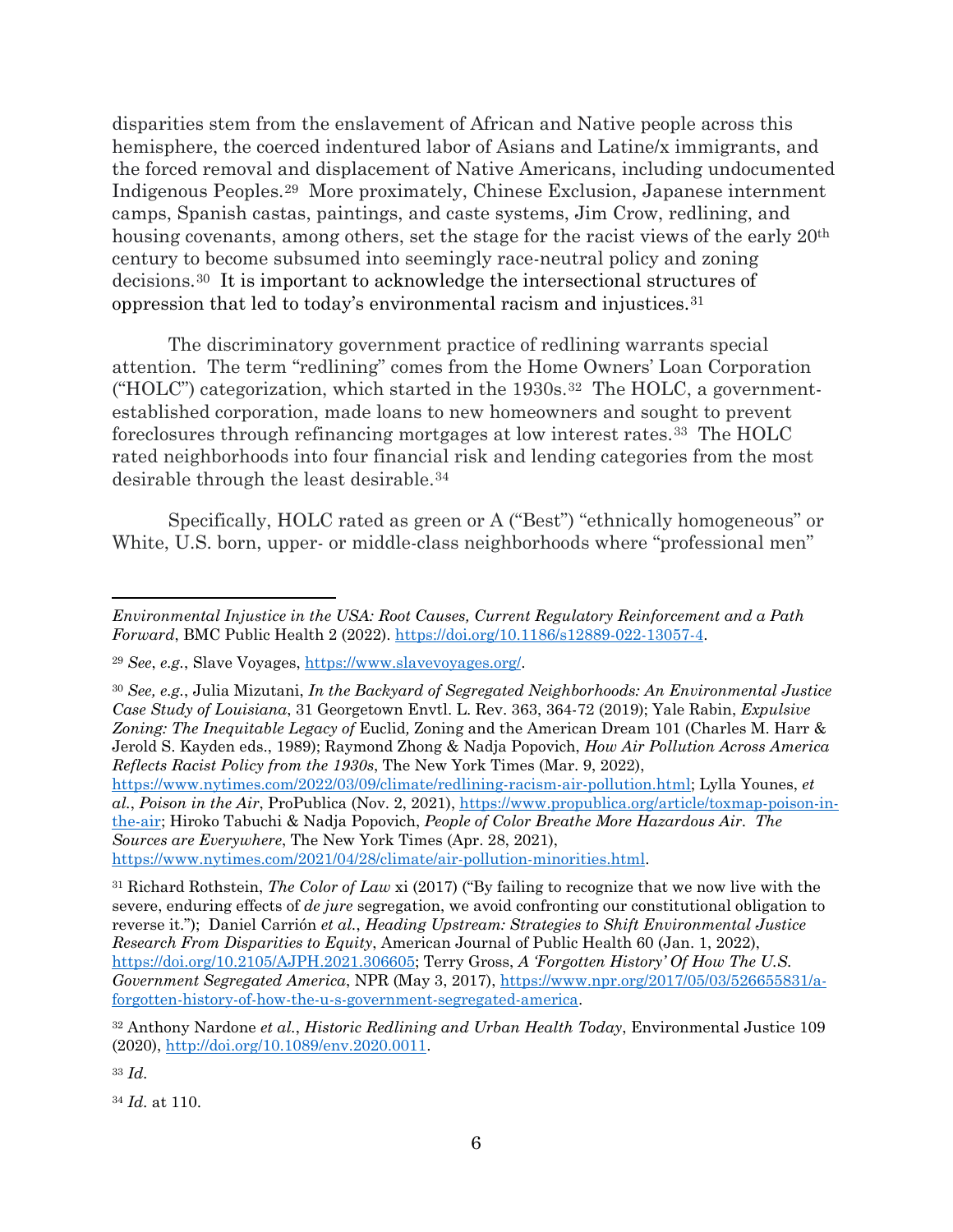lived.[35](#page-6-0) Blue or B ("Still Desirable") ratings were used for established, most or nearly all-White, U.S.-born neighborhoods where immigrants or people of color would be less likely to move.<sup>36</sup> Yellow or C ("Definitely Declining") ratings were used for neighborhoods bordering Black neighborhoods where European immigrants and working-class people resided.[37](#page-6-2) HOLC considered these neighborhoods concerning because "undesirable populations" could move in.[38](#page-6-3) Finally, red or D ("Hazardous") ratings were used for neighborhoods where Black, Mexican, Asian, Jewish, or other groups lived, which were often in industrial areas with older buildings and infrastructure.[39](#page-6-4)

These color-coded "residential security maps" were then adopted by the private banking and mortgage industry, leading to the denial of loans in "redlined" or D areas, impeding Black home ownership and hamstringing future wealth creation. [40](#page-6-5) Despite the Fair Housing Act of 1968 banning redlining, most redlined areas remain low-to-moderate income and communities of color, while areas rated "desirable" remain predominantly White with above average incomes.[41](#page-6-6)

<span id="page-6-2"></span><sup>37</sup> *See*, *e.g.*, Nancy Krieger, PhD, *et al.*, *Structural Racism, Historic Redlining, and Risk of Preterm Birth in New York City,* 2017, American Journal of Public Health 1046 (July 1, 2020), [https://doi.org/10.2105/AJPH.2020.305656;](https://doi.org/10.2105/AJPH.2020.305656) Eun Kyung Lee, *Health Outcomes in Redlined Versus Non-Redline Neighborhoods: A Systematic Review and Meta-Analysis*, Social Science & Medicine 1 (Feb. 2022), [https://doi.org/10.1016/j.socscimed.2021.114696.](https://doi.org/10.1016/j.socscimed.2021.114696)

<span id="page-6-3"></span><sup>38</sup> *See*, *e.g.*, Nancy Krieger, PhD, *et al.*, *Structural Racism, Historic Redlining, and Risk of Preterm Birth in New York City,* 2017, American Journal of Public Health 1046 (July 1, 2020), [https://doi.org/10.2105/AJPH.2020.305656;](https://doi.org/10.2105/AJPH.2020.305656) Eun Kyung Lee, *Health Outcomes in Redlined Versus Non-Redline Neighborhoods: A Systematic Review and Meta-Analysis*, Social Science & Medicine 1 (Feb. 2022), [https://doi.org/10.1016/j.socscimed.2021.114696.](https://doi.org/10.1016/j.socscimed.2021.114696)

<span id="page-6-4"></span><sup>39</sup> *See*, *e.g.*, Nancy Krieger, PhD, *et al.*, *Structural Racism, Historic Redlining, and Risk of Preterm Birth in New York City,* 2017, American Journal of Public Health 1046 (July 1, 2020), [https://doi.org/10.2105/AJPH.2020.305656;](https://doi.org/10.2105/AJPH.2020.305656) Eun Kyung Lee, *Health Outcomes in Redlined Versus Non-Redline Neighborhoods: A Systematic Review and Meta-Analysis*, Social Science & Medicine 1 (Feb. 2022), [https://doi.org/10.1016/j.socscimed.2021.114696.](https://doi.org/10.1016/j.socscimed.2021.114696)

<span id="page-6-5"></span><sup>40</sup> Anthony Nardone *et al.*, *Historic Redlining and Urban Health Today*, Environmental Justice 110 (2020), [http://doi.org/10.1089/env.2020.0011.](http://doi.org/10.1089/env.2020.0011)

<span id="page-6-6"></span><sup>41</sup> *Id.*

<span id="page-6-0"></span><sup>35</sup> *See*, *e.g.*, Nancy Krieger, PhD, *et al.*, *Structural Racism, Historic Redlining, and Risk of Preterm Birth in New York City,* 2017, American Journal of Public Health 1046 (July 1, 2020), [https://doi.org/10.2105/AJPH.2020.305656;](https://doi.org/10.2105/AJPH.2020.305656) Eun Kyung Lee, *Health Outcomes in Redlined Versus Non-Redline Neighborhoods: A Systematic Review and Meta-Analysis*, Social Science & Medicine 1 (Feb. 2022), [https://doi.org/10.1016/j.socscimed.2021.114696.](https://doi.org/10.1016/j.socscimed.2021.114696)

<span id="page-6-1"></span><sup>36</sup> *See*, *e.g.*, Nancy Krieger, PhD, *et al.*, *Structural Racism, Historic Redlining, and Risk of Preterm Birth in New York City,* 2017, American Journal of Public Health 1046 (July 1, 2020), [https://doi.org/10.2105/AJPH.2020.305656;](https://doi.org/10.2105/AJPH.2020.305656) Eun Kyung Lee, *Health Outcomes in Redlined Versus Non-Redline Neighborhoods: A Systematic Review and Meta-Analysis*, Social Science & Medicine 1 (Feb. 2022), [https://doi.org/10.1016/j.socscimed.2021.114696.](https://doi.org/10.1016/j.socscimed.2021.114696)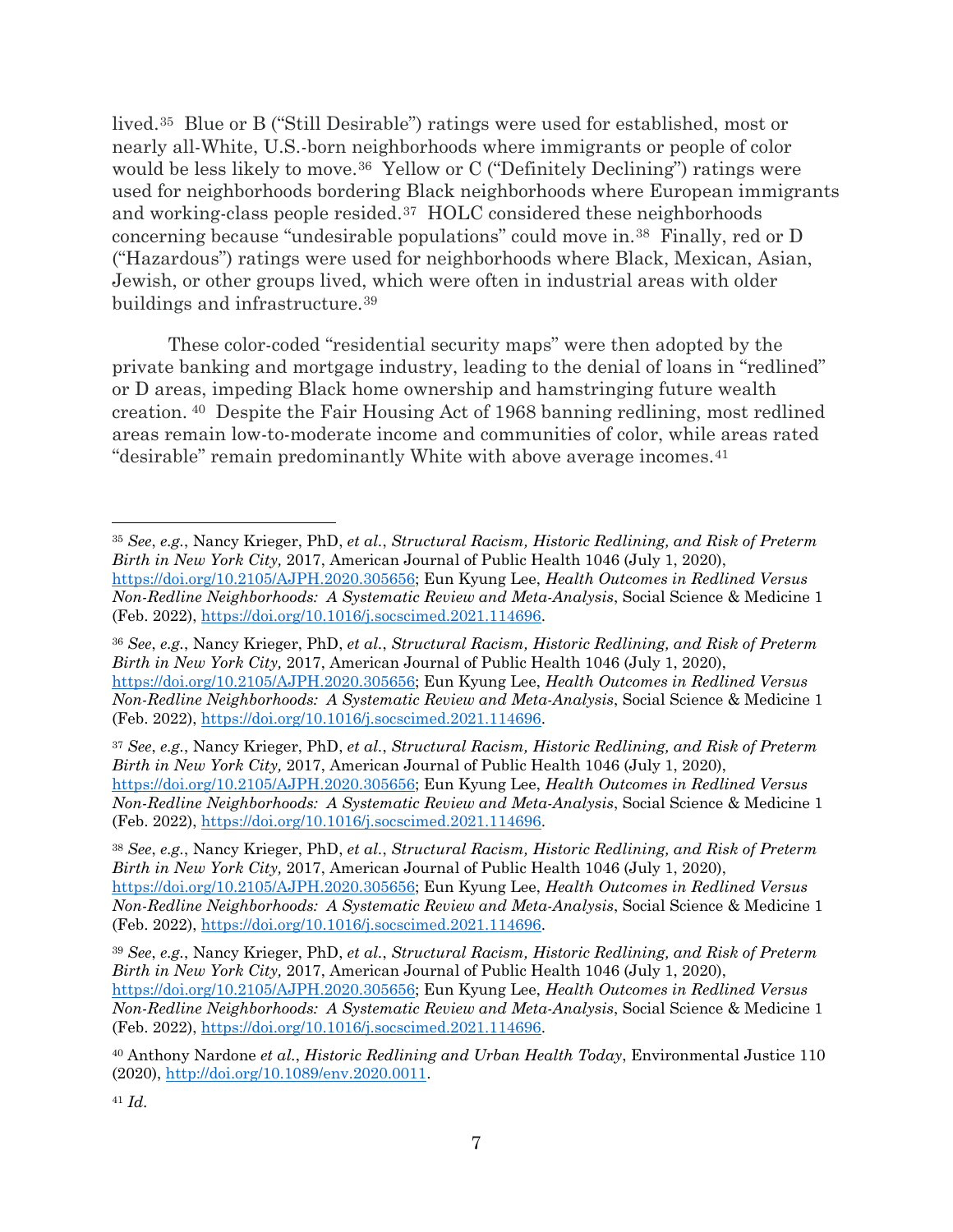Other discriminatory policies also harmed communities of color.[42](#page-7-0) Federal housing policies, including urban renewal as part of the Federal Housing Act of 1949, authorized the systematic demolition Black neighborhoods.[43](#page-7-1) Transportation policies, such as the Federal Aid Highway Act of 1956, resulted in the construction of the interstate highway system through Black communities.[44](#page-7-2) Government housing and transportation policies resulted in widespread financial and political divestment from communities of color. [45](#page-7-3) These various policies resulted in "White flight" from cities, the displacement of communities of color, and urban decline.<sup>[46](#page-7-4)</sup>

Numerous studies document the legacy of redlining and other government policies on racial and ethnic residential segregation and related disparities in environmental health, including the following disparities.<sup>[47](#page-7-5)</sup>

- Wealth Gap: Redlining has led to a wealth gap whereby White families today have nearly 10 times the net worth of Black families and more than eight times the net worth of Hispanic families.<sup>[48](#page-7-6)</sup>
- Preterm Birth: "Historical redlining may be a structural determinant of present-day preterm birth."[49](#page-7-7)
- Air Pollution: Formerly redlined neighborhoods have higher levels of harmful air pollution.<sup>[50](#page-7-8)</sup>

<span id="page-7-1"></span><sup>43</sup> *Id.*

<span id="page-7-4"></span><sup>46</sup> *Id.*

<span id="page-7-5"></span><sup>47</sup> *Id.*; *see also* Eun Kyung Lee, *Health Outcomes in Redlined Versus Non-Redline Neighborhoods: A Systematic Review and Meta-Analysis*, Social Science & Medicine (Feb. 2022), [https://doi.org/10.1016/j.socscimed.2021.114696.](https://doi.org/10.1016/j.socscimed.2021.114696)

<span id="page-7-6"></span><sup>48</sup> Tracy Jan, *Redlining was banned 50 years ago. It's still hurting minorities today*, The Washington Post (Mar. 28, 2018), [https://www.washingtonpost.com/news/wonk/wp/2018/03/28/redlining-was](https://www.washingtonpost.com/news/wonk/wp/2018/03/28/redlining-was-banned-50-years-ago-its-still-hurting-minorities-today/)[banned-50-years-ago-its-still-hurting-minorities-today/.](https://www.washingtonpost.com/news/wonk/wp/2018/03/28/redlining-was-banned-50-years-ago-its-still-hurting-minorities-today/)

<span id="page-7-7"></span><sup>49</sup> Nancy Krieger, PhD, *et al.*, *Structural Racism, Historic Redlining, and Risk of Preterm Birth in New York City,* 2017, American Journal of Public Health 1046 (July 1, 2020), [https://doi.org/10.2105/AJPH.2020.305656.](https://doi.org/10.2105/AJPH.2020.305656)

<span id="page-7-8"></span><sup>50</sup> Raymond Zhong & Nadja Popovich, *How Air Pollution Across America Reflects Racist Policy From the 1930s*, The New York Times (Mar. 9, 2022),

[https://www.nytimes.com/2022/03/09/climate/redlining-racism-air-pollution.html;](https://www.nytimes.com/2022/03/09/climate/redlining-racism-air-pollution.html) Jaclyn Jeffrey-Wilensky, *For NYC, the Legacy of Redlining is in the Air we Breathe,* Gothamist (Apr. 1, 2022), [https://gothamist.com/news/for-nyc-the-legacy-of-redlining-is-in-the-air-we-breathe.](https://gothamist.com/news/for-nyc-the-legacy-of-redlining-is-in-the-air-we-breathe)

<span id="page-7-0"></span><sup>42</sup> *Id.*

<span id="page-7-2"></span><sup>44</sup> *Id.*; Deborah N. Archer, *White Men's Roads Through Black Men's Homes*: *Advancing Racial Equity Through Highway Reconstruction*, 73 Vand. L. Rev. 1259, 1273 (Oct. 2020).

<span id="page-7-3"></span><sup>45</sup> Anthony Nardone *et al.*, *Historic Redlining and Urban Health Today*, Environmental Justice 110 (2020), [http://doi.org/10.1089/env.2020.0011.](http://doi.org/10.1089/env.2020.0011)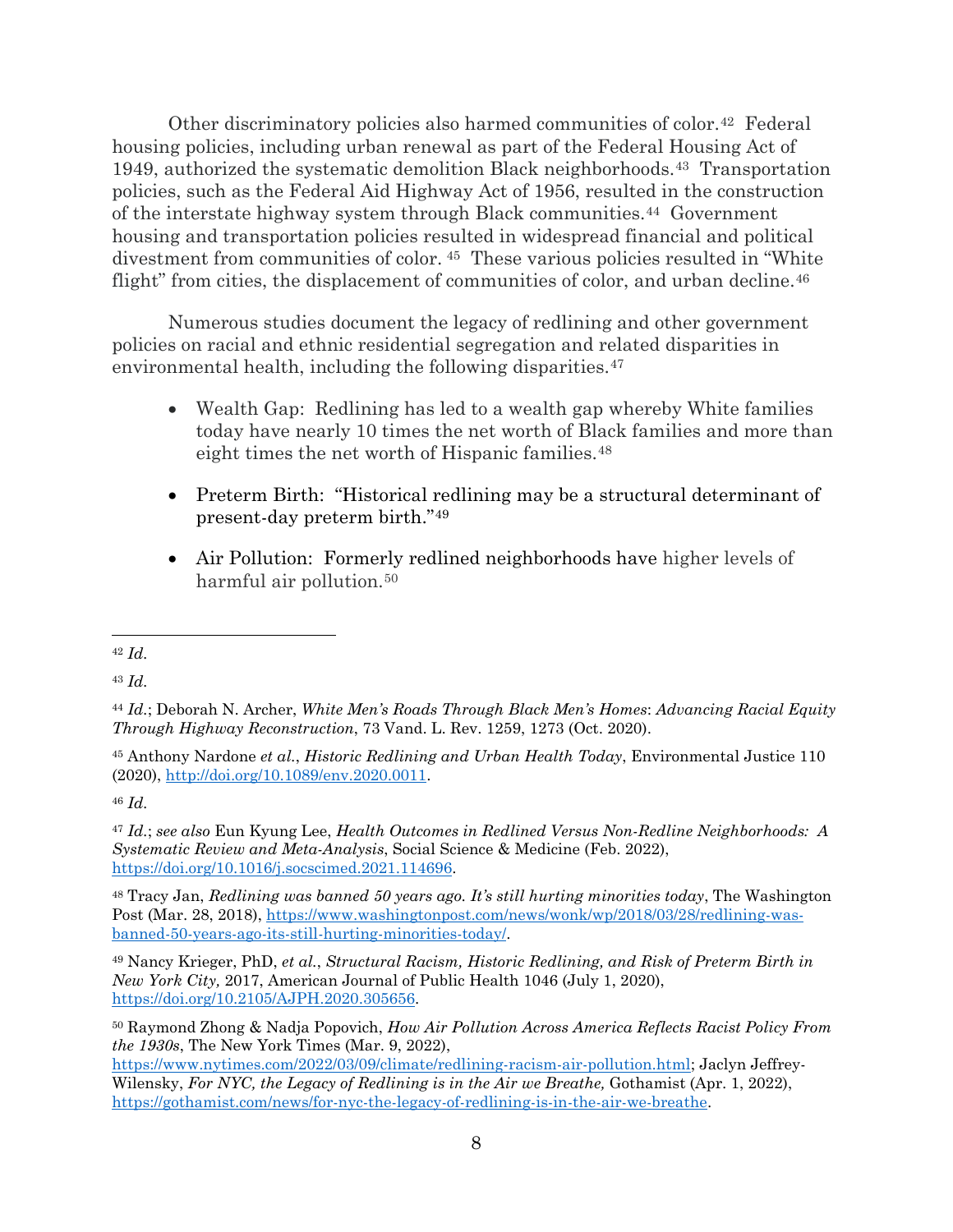- Poor Housing Quality: Formerly redlined neighborhoods have poorer indoor environments through the infiltration of ambient air pollution, inadequate ventilation, and the presence of mold, asbestos, pests, and  $dust.51$  $dust.51$
- Lead Exposure: Formerly redlined neighborhoods have greater exposure to lead.[52](#page-8-1)
- Lack of Trees and Green Space: Formerly redlined neighborhoods have half as many trees, on average, as the highest-rated predominately White neighborhoods, and less access to green spaces.[53](#page-8-2)
- Extreme Heat: Formerly redlined neighborhoods are hotter than the nonredlined neighborhoods, some by nearly 13 degrees, due to freeways cutting through neighborhoods and heat trapping pavement.[54](#page-8-3)
- Flood Risk: Formerly redlined neighborhoods suffer a higher risk of flooding, reflecting disparities in development compounded by decades of disinvestment.[55](#page-8-4)
- Access to Water and Sewer: Increased residential segregation heightened racial and ethnic inequalities in the provision of municipal services like water and sewer.[56](#page-8-5)

<span id="page-8-3"></span><sup>54</sup> Meg Anderson, Racist Housing Practices From The 1930s Linked To Hotter Neighborhoods Today, NPR (Jan. 14, 2020)[, https://www.npr.org/2020/01/14/795961381/racist-housing-practices-from-the-](https://www.npr.org/2020/01/14/795961381/racist-housing-practices-from-the-1930s-linked-to-hotter-neighborhoods-today)[1930s-linked-to-hotter-neighborhoods-today;](https://www.npr.org/2020/01/14/795961381/racist-housing-practices-from-the-1930s-linked-to-hotter-neighborhoods-today) Nora McGreevy, *How Redlining Made City Neighborhoods Hotter*, Smithsonian Magazine (Sept. 9, 2020), [https://www.smithsonianmag.com/smart-news/how-redlining-made-city-neighborhoods-hotter-](https://www.smithsonianmag.com/smart-news/how-redlining-made-city-neighborhoods-hotter-180975754/)[180975754/.](https://www.smithsonianmag.com/smart-news/how-redlining-made-city-neighborhoods-hotter-180975754/)

<span id="page-8-0"></span><sup>51</sup> Eun Kyung Lee, *Health Outcomes in Redlined Versus Non-Redline Neighborhoods: A Systematic Review and Meta-Analysis*, Social Science & Medicine 9 (Feb. 2022), [https://doi.org/10.1016/j.socscimed.2021.114696.](https://doi.org/10.1016/j.socscimed.2021.114696)

<span id="page-8-1"></span><sup>52</sup> *Id.*

<span id="page-8-2"></span><sup>53</sup> *See*, *e.g.*, Eun Kyung Lee, *Health Outcomes in Redlined Versus Non-Redline Neighborhoods: A Systematic Review and Meta-Analysis*, Social Science & Medicine 8 (Feb. 2022), [https://doi.org/10.1016/j.socscimed.2021.114696;](https://doi.org/10.1016/j.socscimed.2021.114696) Nora McGreevy, *How Redlining Made City Neighborhoods Hotter*, Smithsonian Magazine (Sept. 9, 2020), [https://www.smithsonianmag.com/smart-news/how-redlining-made-city-neighborhoods-hotter-](https://www.smithsonianmag.com/smart-news/how-redlining-made-city-neighborhoods-hotter-180975754/)[180975754/.](https://www.smithsonianmag.com/smart-news/how-redlining-made-city-neighborhoods-hotter-180975754/)

<span id="page-8-4"></span><sup>55</sup> Kriston Capps & Christopher Cannon, *Redlined, Now Flooding*, Bloomberg (Mar. 15, 2021), [https://www.bloomberg.com/graphics/2021-flood-risk-redlining/.](https://www.bloomberg.com/graphics/2021-flood-risk-redlining/)

<span id="page-8-5"></span><sup>&</sup>lt;sup>56</sup> The Thurgood Marshall Institute at the NAACP Legal Defense and Educational Fund, Inc., *Water/Color: A Study of Race & the Water Affordability Crisis in America's Cities* at 14 (May 2019), [https://www.naacpldf.org/wp-content/uploads/Water\\_Report\\_FULL\\_5\\_31\\_19\\_FINAL\\_OPT.pdf](https://www.naacpldf.org/wp-content/uploads/Water_Report_FULL_5_31_19_FINAL_OPT.pdf) .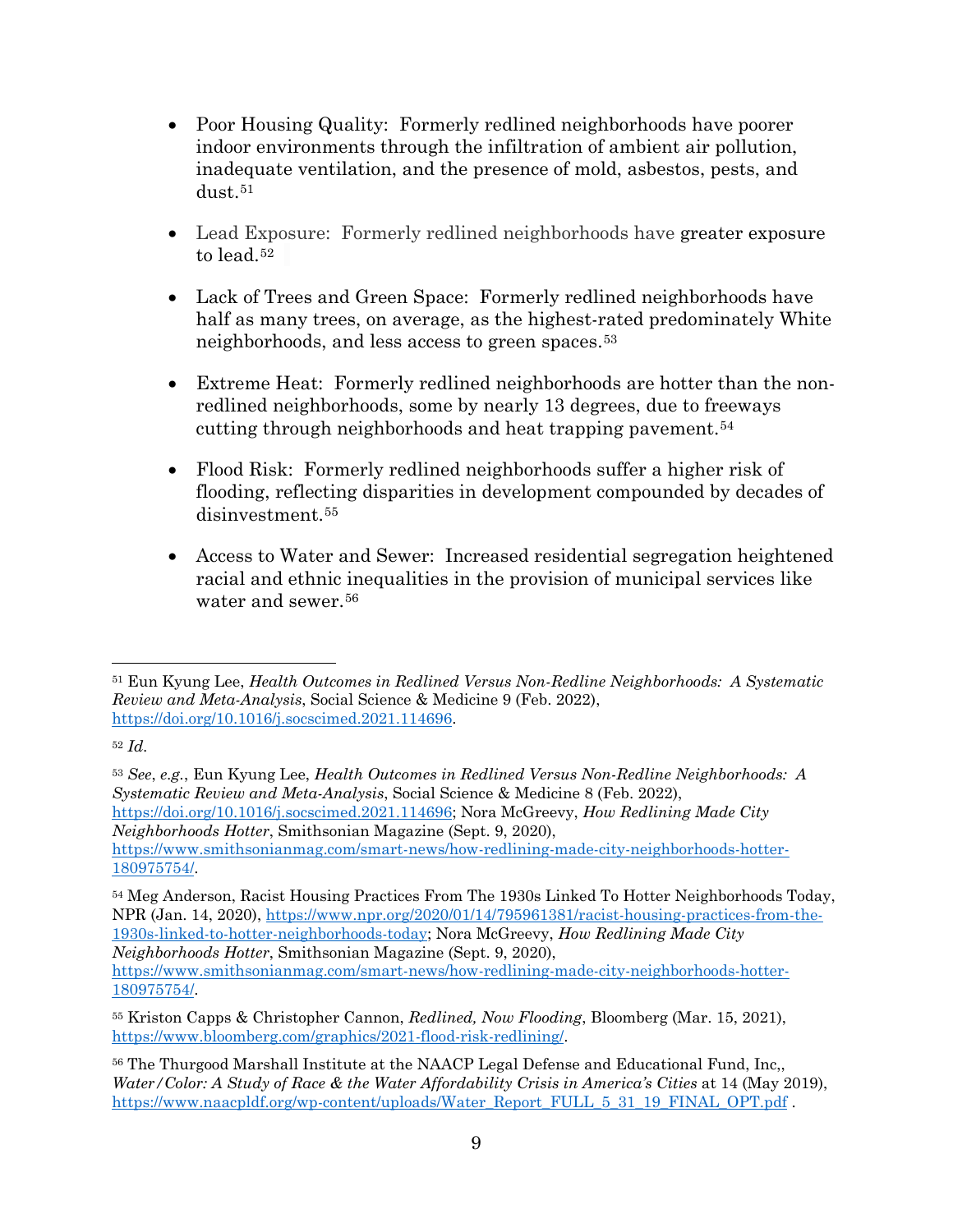As a result, redlining is associated with present-day adverse impacts on life expectancy, age-differentiated mortality, and other health outcomes.[57](#page-9-0) Racial and ethnic residential segregation could even be partially responsible for communities of color bearing the brunt of the COVID-19 pandemic's health impact.[58](#page-9-1)

# **III. Federal Environmental Justice Initiatives**

As early as 1971, the federal government acknowledged that racial discrimination adversely affects urban low-income communities and the quality of their environment.[59](#page-9-2) In 1983, the U.S. Government Accountability Office found that three out of four hazardous waste facilities in the Southeast were located in largely Black communities.<sup>[60](#page-9-3)</sup> In 1992, the U.S. Environmental Protection Agency's Environmental Equity Working Group found that low-income communities, people of color, and Indigenous populations "experience higher than average exposures to selected air pollutants, hazardous waste facilities, contaminated fish, and agricultural pesticides in the workplace."[61](#page-9-4)

In the 1990s, the federal government undertook a concerted effort to address disparities in environmental protection.[62](#page-9-5) In 1994, President Bill Clinton issued the first formal policy directive subjecting all agencies to Executive Order 12,898: *Federal Actions to Address Environmental Justice in Minority Populations and Low-Income Populations*.<sup>63</sup> Executive Order 12,898 requires, among other things, that each federal agency "make achieving environmental justice part of its mission by identifying and addressing, as appropriate, disproportionately high and adverse

<span id="page-9-0"></span><sup>57</sup> Eun Kyung Lee, *Health Outcomes in Redlined Versus Non-Redline Neighborhoods: A Systematic Review and Meta-Analysis*, Social Science & Medicine 8-10 (Feb. 2022),

[https://doi.org/10.1016/j.socscimed.2021.114696;](https://doi.org/10.1016/j.socscimed.2021.114696) Shuo Jim Huang & Neil Jay Sehgal, *Association of Historic Redlining and Present-Day Health in Baltimore* 4 (2022), [https://doi.org/10.1371/journal.pone.0261028.](https://doi.org/10.1371/journal.pone.0261028)

<span id="page-9-1"></span><sup>58</sup> Min Li & Faxi Yuan, *Historical Redlining and Resident Exposure to COVID-19: A Study of New York City*, Race and Social Problems 99 (2022), [https://doi.org/10.1007/s12552-021-09338-z.](https://doi.org/10.1007/s12552-021-09338-z)

<span id="page-9-2"></span><sup>59</sup> Clifford Villa, *Environmental Justice: Law, Policy & Regulation* 358 (3d ed. 2020); CEQ, *The Second Annual Report of the Council on Environmental Quality* 190 (Aug. 1971), [https://files.eric.ed.gov/fulltext/ED055922.pdf.](https://files.eric.ed.gov/fulltext/ED055922.pdf)

<span id="page-9-3"></span><sup>60</sup> U.S. Government Accountability Office, *Siting of Hazardous Waste Landfills and Their Correlation With Racial and Economic Status of Surrounding Communities* (1983), [https://www.gao.gov/products/rced-83-168.](https://www.gao.gov/products/rced-83-168)

<span id="page-9-4"></span><sup>61</sup> Environmental Equity Working Group, *Environmental Equity: Reducing Risk for All Communities*, Workgroup Report to the EPA Administrator Vol. 2 1, 3 (1992), [https://www.epa.gov/sites/default/files/2015-02/documents/reducing\\_risk\\_com\\_vol2.pdf.](https://www.epa.gov/sites/default/files/2015-02/documents/reducing_risk_com_vol2.pdf)

<span id="page-9-5"></span><sup>62</sup> Clifford Villa, *Environmental Justice: Law, Policy & Regulation* 358 (3d ed. 2020).

<span id="page-9-6"></span><sup>63</sup> *Id.*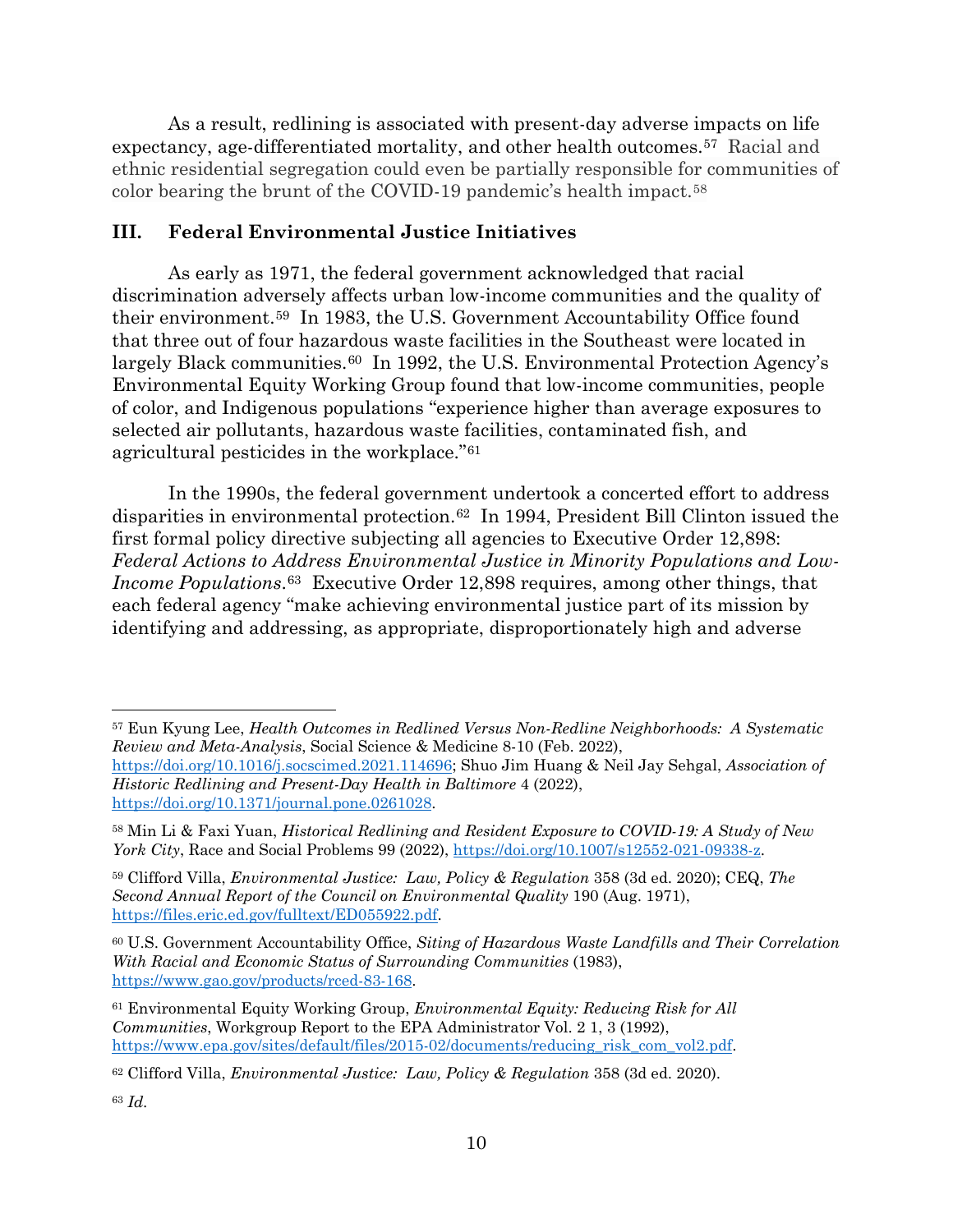human health or environmental effects of its programs, policies, and activities on minority populations and low income populations in the United States."[64](#page-10-0)

President George W. Bush took a different approach toward environmental justice.[65](#page-10-1) In 2001, EPA redefined its interpretation of environmental justice to mean environmental protection for everyone, and de-emphasized the need to focus special attention on communities of color and low-income communities.<sup>[66](#page-10-2)</sup>

EPA's approach was criticized in a 2004 report by EPA's Inspector General.<sup>67</sup> The report noted that:

> [EPA] indicated that it is attempting to provide environmental justice for everyone. While providing adequate environmental justice to the entire population is commendable, doing so had already been EPA's mission prior to implementation of the Executive Order; we do not believe the intent of the Executive Order was simply to reiterate that mission. We believe the Executive Order was specifically issued to provide environmental justice to minority and/or low-income populations due to concerns that these populations had been disproportionately impacted by environmental risk.[68](#page-10-4)

In 2021, President Joe Biden promised to address the unequal burden of environmental pollution on communities of color.[69](#page-10-5) Relatedly, the President declared a policy that "the Federal Government should pursue a comprehensive approach to advancing equity for all, including people of color and others who have been historically underserved, marginalized, and adversely affected by persistent poverty and inequality," and further articulated that "[a]ffirmatively advancing equity, civil rights, *racial justice*, and equal opportunity is the responsibility of the

<span id="page-10-2"></span><sup>66</sup> Clifford Villa, *Environmental Justice: Law, Policy & Regulation* 363 (3d ed. 2020).

<span id="page-10-3"></span><sup>67</sup> *Id.*

<span id="page-10-4"></span><sup>68</sup> EPA Office of the Inspector General, *EPA Needs to Consistently Implement the Intent of the Executive Order on Environmental Justice*, Report No. 2004-P-00007 ii (Mar. 1, 2004), [https://www.epa.gov/sites/default/files/2015-12/documents/20040301-2004-p-00007.pdf.](https://www.epa.gov/sites/default/files/2015-12/documents/20040301-2004-p-00007.pdf)

<span id="page-10-0"></span><sup>64</sup> Executive Order, 12,898 (Feb. 11, 1994), [https://www.archives.gov/files/federal-register/executive](https://www.archives.gov/files/federal-register/executive-orders/pdf/12898.pdf)[orders/pdf/12898.pdf.](https://www.archives.gov/files/federal-register/executive-orders/pdf/12898.pdf)

<span id="page-10-1"></span><sup>65</sup> Clifford Villa, *Environmental Justice: Law, Policy & Regulation* 363 (3d ed. 2020); Rachel E. Salcido, *Reviving the Environmental Justice Agenda*, 91 Chi.-Kent L. Rev. 115, 121 (2016).

<span id="page-10-5"></span><sup>69</sup> Lisa Friedman, *White House Takes Aim at Environmental Racism, but Won't Mention Race, The New York Times* (Feb. 15, 2022), [https://www.nytimes.com/2022/02/15/climate/biden-environment](https://www.nytimes.com/2022/02/15/climate/biden-environment-race-pollution.html)[race-pollution.html.](https://www.nytimes.com/2022/02/15/climate/biden-environment-race-pollution.html) Indeed, the White House Environmental Justice Advisory Council expressly was intended to include expertise on "racial inequity," Executive Order No. 14,008, § 221(a) (Jan. 27, 2021).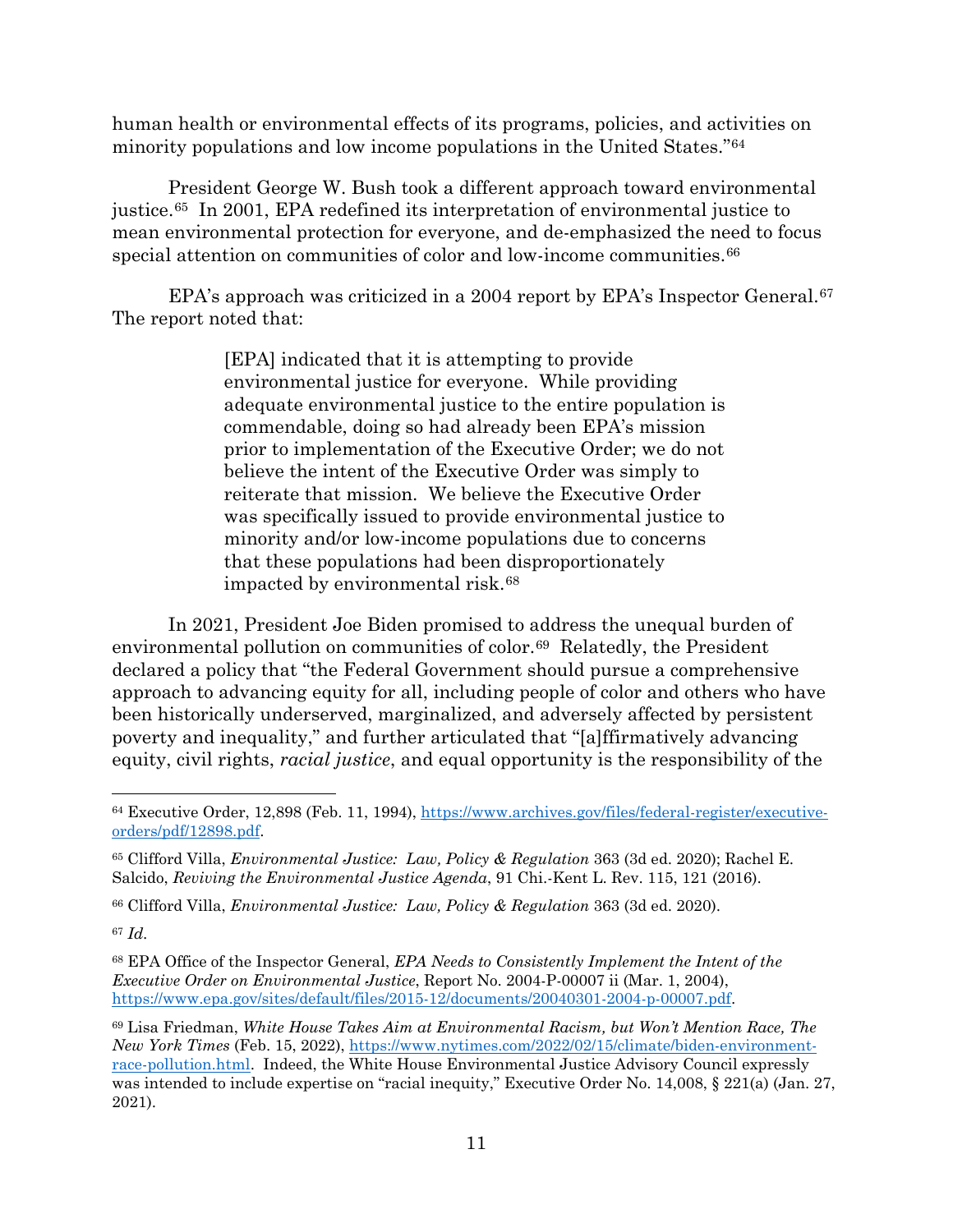whole of our Government."<sup>70</sup> The President also directed all agencies "to address" the disproportionately high and adverse human health, environmental, climaterelated and other *cumulative impacts* on disadvantaged communities, as well as the accompanying economic challenges of such impacts."[71](#page-11-1)

However, in developing criteria for identifying disadvantaged communities under the Justice40 Initiative, going against the recommendation of its advisory council, the CEQ did not include race or ethnicity as a criterion in the CEJST.[72](#page-11-2) The current version of the CEJST identifies communities as disadvantaged if the communities are located in census tracts that are at or above the thresholds in one or more of eight categories of criteria: (1) climate change; (2) clean energy and energy efficiency; (3) clean transit; (4) affordable and sustainable housing; (5) reduction and remediation of legacy pollution; (6) critical clean water and waste infrastructure; (7) health burdens; and (8) training and workforce development.<sup>[73](#page-11-3)</sup> The CEJST does not consider the cumulative effects of various environmental, health, and socioeconomic burdens but instead assesses the eight categories in isolation.[74](#page-11-4)

# **IV. The CEJST Needs to be Refined to Better Identify and Prioritize the Most Disadvantaged Communities**

In order for the CEJST to perform its intended function, the environmental justice screening tool should be refined to better identify the communities that are in greatest need of federal investments from the Justice40 Initiative. Incorporating a cumulative impacts approach in the CEJST, as has been done in other environmental justice screening tools, will help prioritize communities that face the greatest burdens.[75](#page-11-5)

<span id="page-11-0"></span><sup>70</sup> Executive Order No. 13,985, § 1 (Jan. 20, 2021) (emphasis added).

<span id="page-11-1"></span><sup>71</sup> Executive Order No. 14,008, § 219 (Jan. 27, 2021).

<span id="page-11-2"></span><sup>72</sup> Lisa Friedman, *White House Takes Aim at Environmental Racism, but Won't Mention Race, The New York Times* (Feb. 15, 2022), [https://www.nytimes.com/2022/02/15/climate/biden-environment](https://www.nytimes.com/2022/02/15/climate/biden-environment-race-pollution.html)[race-pollution.html.](https://www.nytimes.com/2022/02/15/climate/biden-environment-race-pollution.html)

<span id="page-11-3"></span><sup>73</sup> Climate and Economic Justice Screening Tool, *Methodology,*  [https://screeningtool.geoplatform.gov/en/methodology.](https://screeningtool.geoplatform.gov/en/methodology)

<span id="page-11-4"></span><sup>74</sup> Naveena Sadasivam & Clayton Aldern, *The White House Excluded Race from its Environmental Justice Tool. We Put it Back In.*, Grist (Feb. 24, 2022), [https://grist.org/equity/climate-and-economic](https://grist.org/equity/climate-and-economic-justice-screening-tool-race/)[justice-screening-tool-race/.](https://grist.org/equity/climate-and-economic-justice-screening-tool-race/)

<span id="page-11-5"></span><sup>75</sup> *See, e.g.,* Esther Min, *et al.*, *Quantifying the Distribution of Environmental Health Threats and Hazards in Washington State Using a Cumulative Environmental Inequality Index*, Environmental Justice (Aug. 2021), [https://doi.org/10.1089/env.2021.0021;](https://doi.org/10.1089/env.2021.0021) Laura Cushing, *et al*., *Racial/Ethnic Disparities in Cumulative Environmental Health Impacts in California: Evidence From a Statewide Environmental Justice Screening Tool (CalEnviroScreen 1.1),* American Journal of Public Health (2015), [https://doi.org/10.2105/AJPH.2015.302643.](https://doi.org/10.2105/AJPH.2015.302643)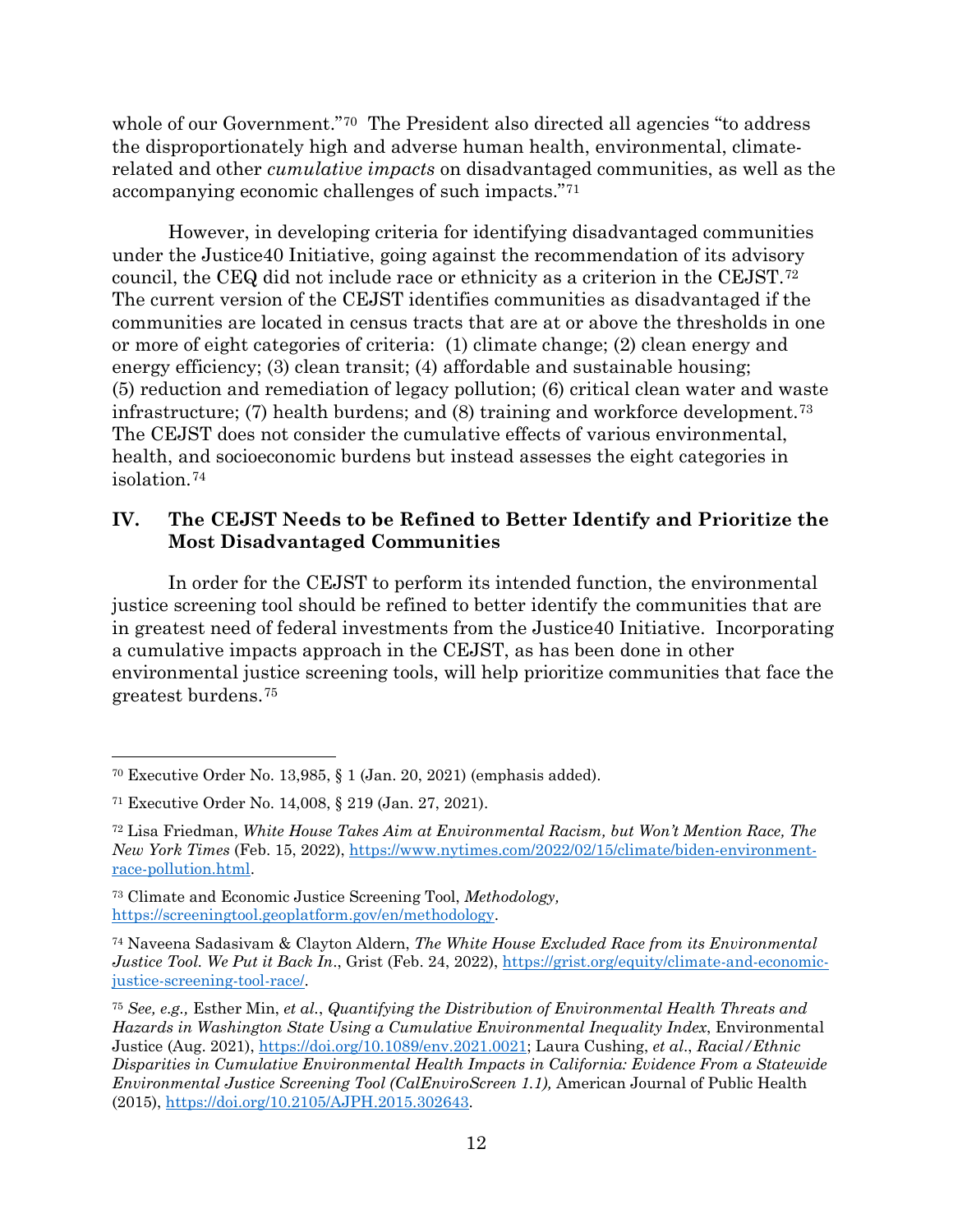The CEJST must also include race and ethnicity and account for the discriminatory practices that have resulted in communities of color being chronically underfunded and overburdened with pollution. As discussed above, a person's race/ethnicity is the strongest predictor of whether they will experience the worst cumulative impacts of environmental pollution.<sup>76</sup> The omission of race and ethnicity in the CEJST "discounts the impacts faced by middle- or high-income people of color, who still experience pollution at greater rates than their [W]hite counterparts."[77](#page-12-1) By excluding race and ethnicity, the CEJST could reportedly ignore 2,200 census tracts in which 80 percent or more of the residents are non-White, allowing these communities to fall through the cracks of a system designed to prevent their further environmental marginalization.[78](#page-12-2) 

An analysis of the CEJST's applicability to New York is illustrative of its shortcomings arising from its omission of race and ethnicity. A total of 1,284,588 New Yorkers live in areas that are supermajority people of color (>80%) but not identified as disadvantaged communities in the CEJST, the majority in New York City Metropolitan Area and on Long Island, as depicted below.

[https://doi.org/10.1093/socpro/spac005;](https://doi.org/10.1093/socpro/spac005) Kyle Crowder & Liam Downey, *Interneighborhood Migration, Race, and Environmental Hazards: Modeling Microlevel Processes of Environmental Inequality*, American Journal of Sociology 20-22 (2010), [https://doi.org/10.1086/649576;](https://doi.org/10.1086/649576) Laura Cushing, *et al*., *Racial/Ethnic Disparities in Cumulative Environmental Health Impacts in California: Evidence From a Statewide Environmental Justice Screening Tool (CalEnviroScreen 1.1),* American Journal of Public Health 2341 (2015), [https://ajph.aphapublications.org/doi/pdfplus/10.2105/AJPH.2015.302643.](https://ajph.aphapublications.org/doi/pdfplus/10.2105/AJPH.2015.302643) *See also* Daniel R. Faber and Eric J. Krieg, *Unequal Exposure to Ecological Hazards 2005: Environmental Injustices in the Commonwealth of Massachusetts*, Northeastern Environmental Justice Research Collaborative 7, 32 (2005) (documenting that communities of color in Massachusetts average about six times more chemical releases in to the environment from facilities subject to reporting under the Toxics Use Reduction Act and ten times as many pounds of chemical releases per square mile), [https://www.issuelab.org/resources/2980/2980.pdf.](https://www.issuelab.org/resources/2980/2980.pdf)

<span id="page-12-0"></span><sup>76</sup> *See, e.g.,* Dylan Bugden, *Environmental Inequality in the American Mind: The Problem of Color-Blind Environmental Racism*, Social Problems 18 (Mar. 2022),

<span id="page-12-1"></span><sup>77</sup> Keith Hirokawa and Rachel Patterson, *The White House Wants to Fix Environmental Racism Without Mentioning* Race, Grist (Apr. 18, 2022), https://grist.org/fix/justice-40-screening-toolenvironmental-racism/.

<span id="page-12-2"></span><sup>78</sup> Letter from U.S. Senators to CEQ (Apr. 20, 2022),

[https://www.markey.senate.gov/imo/media/doc/2022.04.20%20Follow%20Up%20Letter%20to%20CE](https://www.markey.senate.gov/imo/media/doc/2022.04.20%20Follow%20Up%20Letter%20to%20CEQ%20to%20Implement%20CEJST%20(1).pdf) [Q%20to%20Implement%20CEJST%20\(1\).pdf](https://www.markey.senate.gov/imo/media/doc/2022.04.20%20Follow%20Up%20Letter%20to%20CEQ%20to%20Implement%20CEJST%20(1).pdf) (citing Naveena Sadasivam and Clayton Aldern., *The White House Excluded Race From its Environmental Justice Tool. We Put It Back In: A Grist Analysis Shows How the 'Race-Neutral' Tool Can Still Prioritize Communities of Color*, Grist (Feb. 24, 2022), [https://grist.org/equity/climate-and-economic-justice-screening-tool-race/\)](https://grist.org/equity/climate-and-economic-justice-screening-tool-race/). The CEJST also identifies 3,500 census tracts as disadvantaged communities where 20 percent or fewer residents identify as non-white. Naveena Sadasivam and Clayton Aldern., *The White House Excluded Race From its Environmental Justice Tool. We Put It Back In: A Grist Analysis Shows How the 'Race-Neutral' Tool Can Still Prioritize Communities of Color*, Grist (Feb. 24, 2022), <https://grist.org/equity/climate-and-economic-justice-screening-tool-race/>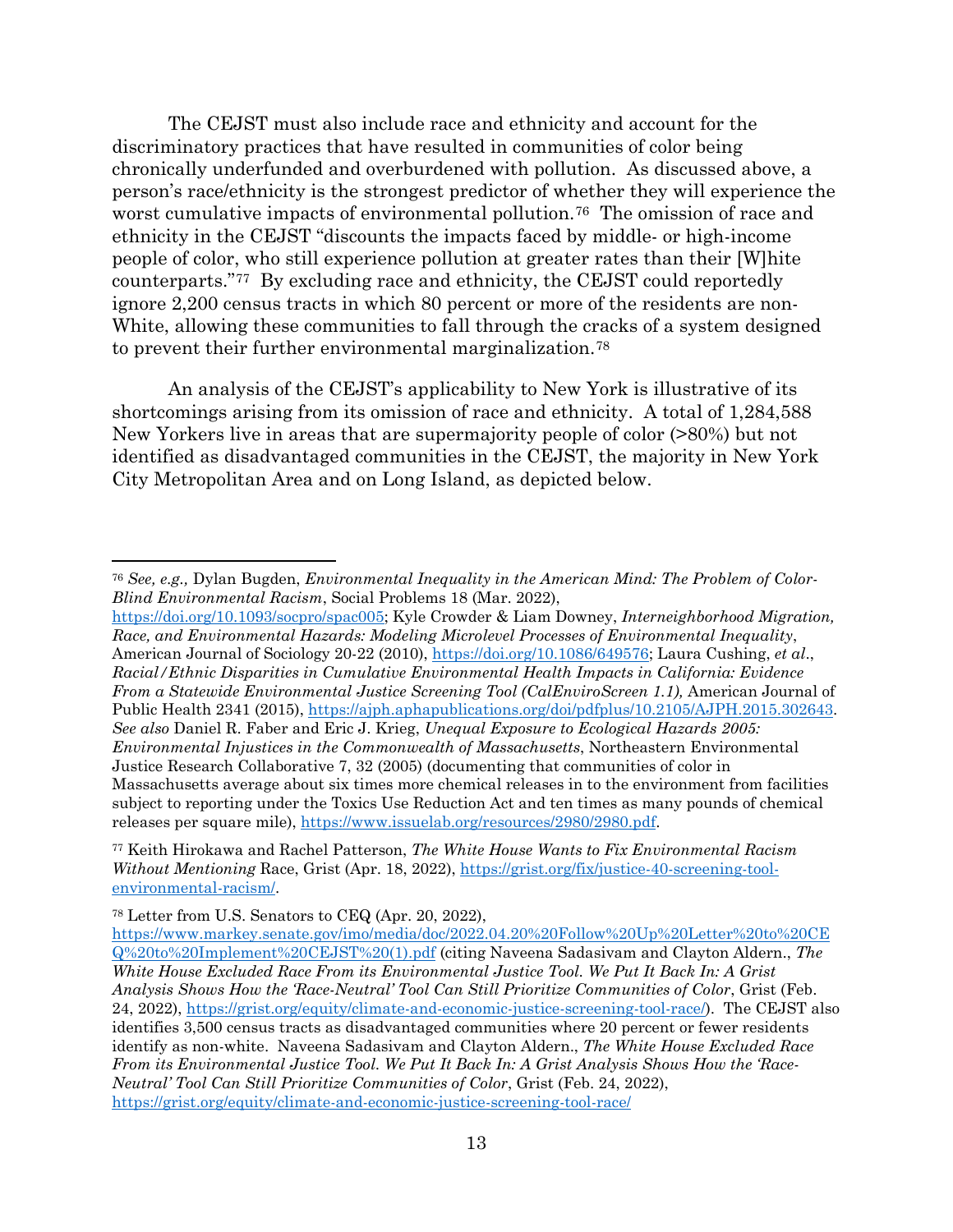| County          | Total      | <b>Urbanized Area</b>        | Population | Percent  |
|-----------------|------------|------------------------------|------------|----------|
|                 | County     |                              | Affected   | County   |
|                 | Population |                              |            | Affected |
| <b>Bronx</b>    | 1,435,029  | New York--Newark, NY--NJ--CT | 187,068    | 13.0%    |
| Kings           | 2,589,929  | New York--Newark, NY--NJ--CT | 370,669    | 14.3%    |
| <b>Nassau</b>   | 1,356,509  | New York--Newark, NY--NJ--CT | 102,560    | 7.6%     |
| <b>New York</b> | 1,631,887  | New York--Newark, NY--NJ--CT | 34,282     | 2.1%     |
| Queens          | 2,287,207  | New York--Newark, NY--NJ--CT | 426,269    | 18.6%    |
| Richmond        | 474,870    | New York--Newark, NY--NJ--CT | 7,875      | 1.7%     |
| Rockland        | 324.422    | New York--Newark, NY--NJ--CT | 7,273      | 2.2%     |
| <b>Suffolk</b>  | 1,483,832  | New York--Newark, NY--NJ--CT | 96,483     | 6.5%     |
| Westchester     | 968,890    | New York--Newark, NY--NJ--CT | 49,847     | 5.1%     |

# Supermajority (>80%) People of Color communities not considered<br>Disadvantaged Communities (DAC) by the CEQ CJEST

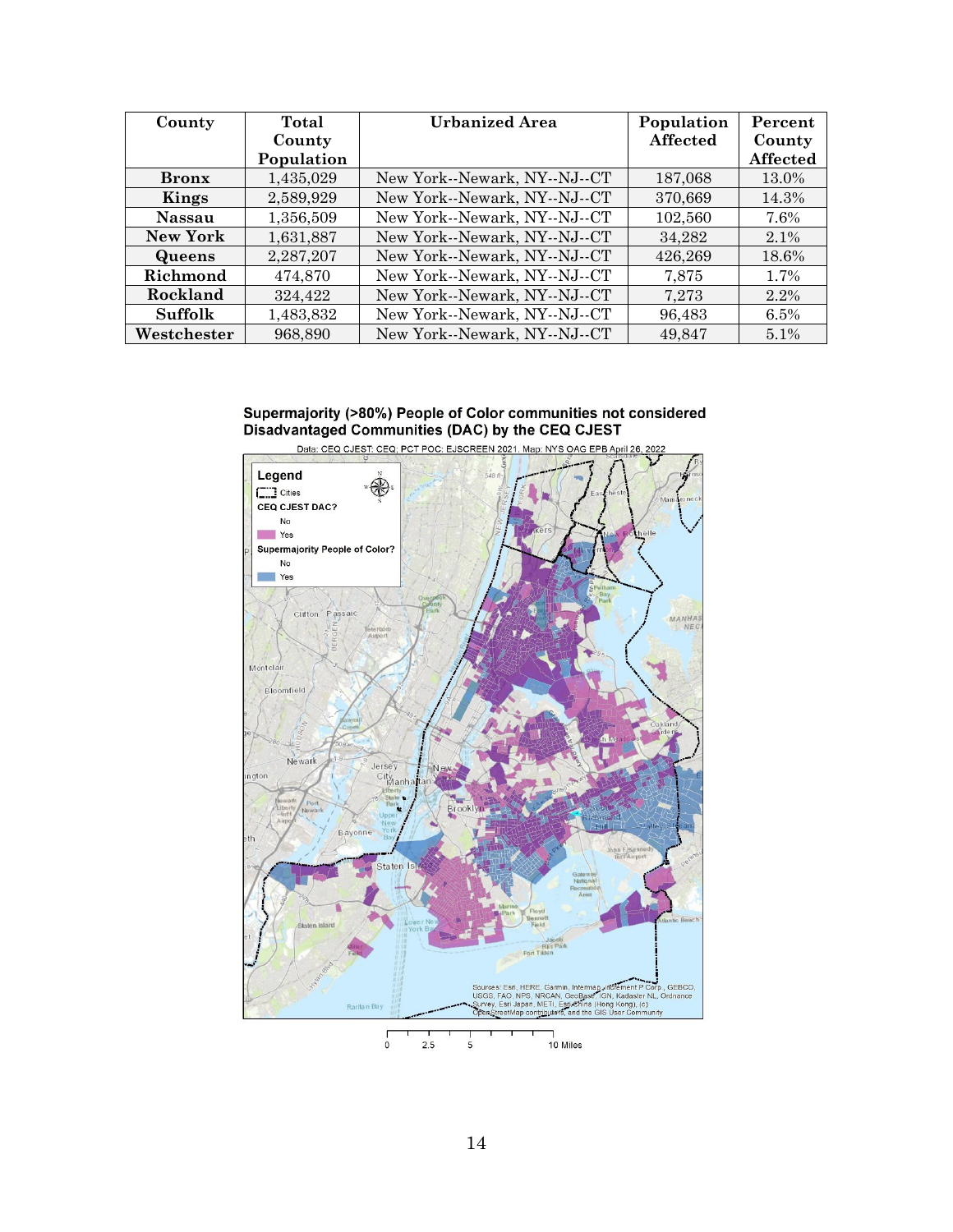Upon closer review, many of these communities excluded by the CEJST exhibit conditions of underinvestment in energy, transit, housing, and water infrastructure, suffer disproportionate pollution burdens, lack job training and employment opportunities, and should qualify as disadvantaged communities for purposes of the Justice40 Initiative goal.

For example, Mount Vernon is a small city in Westchester County located just north of the Bronx. While Westchester County is majority-White (Black residents make up only 16.7 percent of the county's population), Mount Vernon is approximately 65 percent Black.[79](#page-14-0) Mount Vernon is also the second most densely populated city in New York State and one of the most densely populated cities in the country. [80](#page-14-1) For two decades, raw sewage has gushed into Mount Vernon residents' homes from the city's failing sewage infrastructure.<sup>81</sup> One of the Metropolitan Transportation Authority's Metro-North Railroad's commuter lines cuts through this city.[82](#page-14-3) The southern section, lower-income and more densely populated than the north, suffers the worst of the sewage problems although there are also sewage problems on the north side.[83](#page-14-4) Mount Vernon's sewers are composed of 100-year-old clay pipes that are brittle and crack easily with age.[84](#page-14-5) Over the past 20 years, this deteriorating sewer system has resulted in frequent backups of human waste in the toilets, bathtubs, and sinks of Mount Vernon residents.<sup>85</sup> The grandchildren of Linda McNeil, a Mount Vernon resident whose 20-year ordeal has been featured in numerous media outlets, call her home the "poop house" because it smells like the sewer.<sup>86</sup> Mount Vernon is the kind of community that the Biden

<span id="page-14-1"></span><sup>80</sup> *Id.*

<span id="page-14-2"></span><sup>81</sup> *Id.*

<span id="page-14-0"></span><sup>79</sup> Sahana Rao, *Historic NY Funding to Tackle Mount Vernon Sewage Crisis*, NRDC (Apr. 15, 2022), [https://www.nrdc.org/experts/sahana-rao/historic-ny-funding-tackle-mount-vernon-sewage-crisis.](https://www.nrdc.org/experts/sahana-rao/historic-ny-funding-tackle-mount-vernon-sewage-crisis)

<span id="page-14-3"></span><sup>82</sup> Catharine Smith, *America's Dirty Divide: 'We need help': Sewage crisis hits majority-Black town in New York*, The Guardian (May 6, 2021), [https://www.theguardian.com/us-news/2021/may/06/sewage](https://www.theguardian.com/us-news/2021/may/06/sewage-crisis-hits-majority-black-town-new-york-mount-vernon)[crisis-hits-majority-black-town-new-york-mount-vernon;](https://www.theguardian.com/us-news/2021/may/06/sewage-crisis-hits-majority-black-town-new-york-mount-vernon) John Freeman Gill, *Mount Vernon, N.Y.: Can Public Art Help to Heal Old Divisions?*, The New York Times (Aug. 13, 2021), [https://www.nytimes.com/2021/08/13/realestate/mount-vernon-public-art.html.](https://www.nytimes.com/2021/08/13/realestate/mount-vernon-public-art.html)

<span id="page-14-4"></span><sup>83</sup> Catharine Smith, *America's Dirty Divide: 'We need help': Sewage crisis hits majority-Black town in New York*, The Guardian (May 6, 2021), [https://www.theguardian.com/us-news/2021/may/06/sewage](https://www.theguardian.com/us-news/2021/may/06/sewage-crisis-hits-majority-black-town-new-york-mount-vernon)[crisis-hits-majority-black-town-new-york-mount-vernon.](https://www.theguardian.com/us-news/2021/may/06/sewage-crisis-hits-majority-black-town-new-york-mount-vernon)

<span id="page-14-5"></span><sup>84</sup> Sahana Rao, *Historic NY Funding to Tackle Mount Vernon Sewage Crisis*, NRDC (Apr. 15, 2022), [https://www.nrdc.org/experts/sahana-rao/historic-ny-funding-tackle-mount-vernon-sewage-crisis.](https://www.nrdc.org/experts/sahana-rao/historic-ny-funding-tackle-mount-vernon-sewage-crisis)

<span id="page-14-6"></span><sup>85</sup> *See id.*; Jena Brooker, *A Sewage Crisis is Bubbling up in Communities of Color Across the Country*, Grist (July 28, 2021)[, https://grist.org/housing/a-sewage-crisis-is-bubbling-up-in](https://grist.org/housing/a-sewage-crisis-is-bubbling-up-in-communities-of-color-across-the-country/)[communities-of-color-across-the-country/.](https://grist.org/housing/a-sewage-crisis-is-bubbling-up-in-communities-of-color-across-the-country/)

<span id="page-14-7"></span><sup>86</sup> Tori B. Powell, *New York Town with Crumbling Sewage System to Receive \$150 Million Investment, Governor Says*, CBS News (Apr. 15, 2022), [https://www.cbsnews.com/news/new-york](https://www.cbsnews.com/news/new-york-sewage-system-investment-mount-vernon-water-infrastructure/)[sewage-system-investment-mount-vernon-water-infrastructure/;](https://www.cbsnews.com/news/new-york-sewage-system-investment-mount-vernon-water-infrastructure/) Ayana Harry, PIX11, *Mt. Vernon Homes Flood with Sewage as Officials Call for 'Immediate' Infrastructure Relief* (July 19, 2021),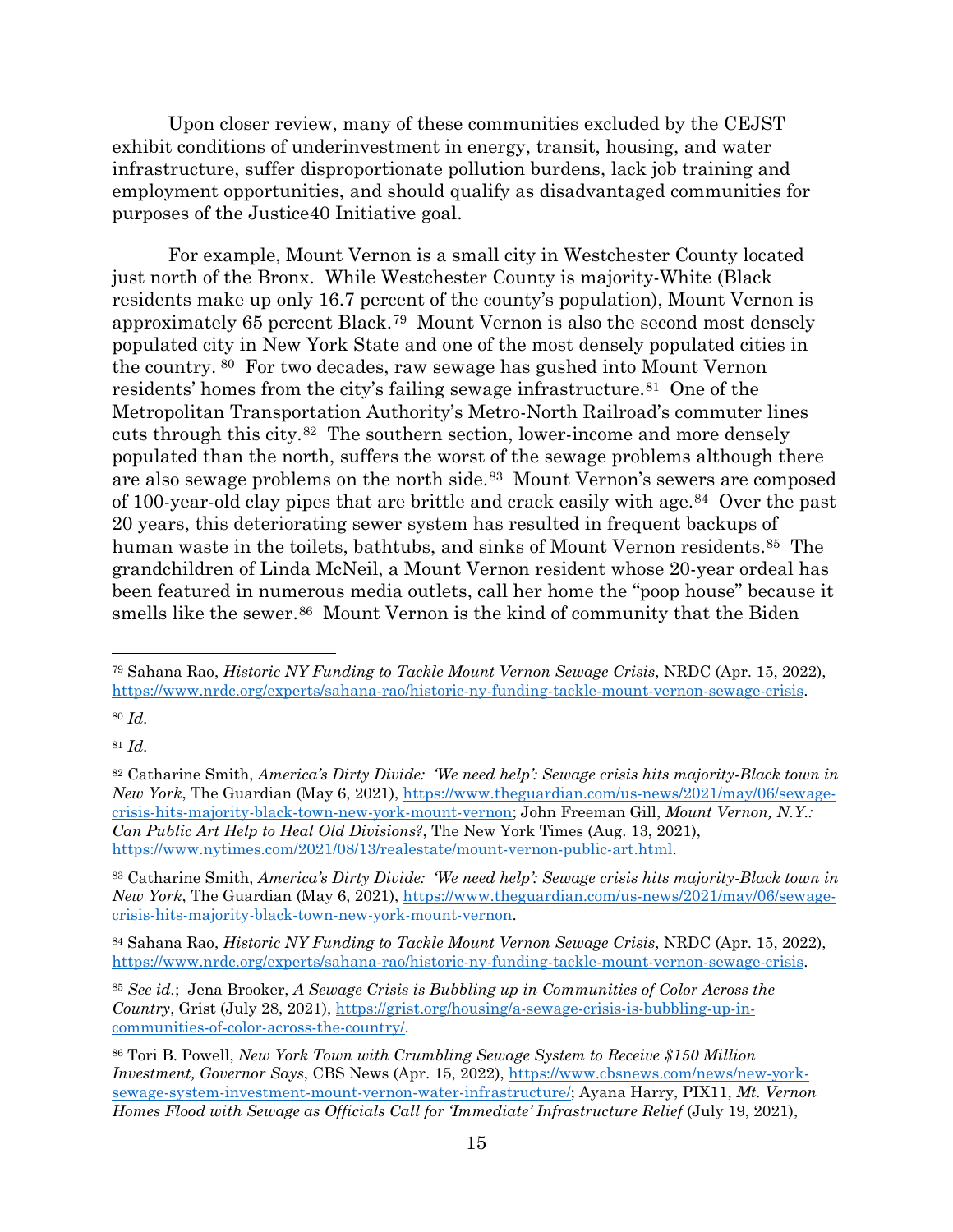administration identified as needing benefits from overdue infrastructure and wastewater investments, but much of the city, including Linda McNeil's home, appears to be not identified as a disadvantaged community by the CEJST.[87](#page-15-0)

South Ozone Park, the predominantly Black neighborhood in Southeast Queens near John F. Kennedy Airport also has failing infrastructure, but appears not to be identified as a disadvantaged community by the CEJST.[88](#page-15-1) A devastating sewage infrastructure failure flooded homes in this community with raw sewage during Thanksgiving 2019.[89](#page-15-2) A year after that event residents were still waiting for compensation from the city for property destroyed by human waste.[90](#page-15-3) The HOLC graded the vast majority of South Ozone Park "C" or definitely declining, with a few areas graded "D" or hazardous.

The Brooklyn neighborhoods of Canarsie and Flatlands, majority-Black neighborhoods (59 percent) where more than 40 percent of residents are born outside the U.S., also appear not to be identified as disadvantaged communities by the CEJST.[91](#page-15-4) Canarsie was also heavily impacted by Hurricane Sandy and remains highly vulnerable to future flooding.<sup>[92](#page-15-5)</sup> Approximately 5,580 households, or almost a third of all Canarsie households, were damaged by the storm.<sup>[93](#page-15-6)</sup> Hurricane Sandy resulted in a foreclosure crisis and the area has a large number of foreclosures to

<span id="page-15-1"></span><sup>88</sup> Rainier Harris, *South Ozone Park Residents Deal with Latest Sewage Spill After Decades of Disrepair*, Queens Daily Eagle (Dec. 9, 2010), [https://queenseagle.com/all/south-ozone-park](https://queenseagle.com/all/south-ozone-park-residents-deal-with-latest-sewage-spill-after-decades-of-disrepair)[residents-deal-with-latest-sewage-spill-after-decades-of-disrepair;](https://queenseagle.com/all/south-ozone-park-residents-deal-with-latest-sewage-spill-after-decades-of-disrepair) Katie Van Syckle, *Raw Sewage Flooded Their Homes. They're Still Waiting for Help*, The New York Times (Apr. 15, 2021), [https://www.nytimes.com/2021/04/15/nyregion/sewage-pipe-flood-queens.html.](https://www.nytimes.com/2021/04/15/nyregion/sewage-pipe-flood-queens.html)

<span id="page-15-2"></span><sup>89</sup> NYLPI, *South Ozone Park Sewage Legal Assistance Project*[, https://www.nylpi.org/south-ozone](https://www.nylpi.org/south-ozone-park-sewage-legal-assistance-project/)[park-sewage-legal-assistance-project/.](https://www.nylpi.org/south-ozone-park-sewage-legal-assistance-project/)

<span id="page-15-3"></span><sup>90</sup> David Brand & Rachel Vick, *A Year After Sewage Flood, South Ozone Park Families Still Seek Compensation*, Queens Daily Eagle (Nov. 27, 2020), [https://queenseagle.com/all/a-year-after-sewage](https://queenseagle.com/all/a-year-after-sewage-flood-south-ozone-park-families-still-seek-compensation)[flood-south-ozone-park-families-still-seek-compensation.](https://queenseagle.com/all/a-year-after-sewage-flood-south-ozone-park-families-still-seek-compensation)

<span id="page-15-4"></span><sup>91</sup> Justine Calma, During Deadly Heat Wave, *New York Utility Cut Power to High-Risk Neighborhoods*, Grist (July 23, 2019), [https://grist.org/article/during-deadly-heat-wave-new-york](https://grist.org/article/during-deadly-heat-wave-new-york-utility-cut-power-to-high-risk-neighborhoods/)[utility-cut-power-to-high-risk-neighborhoods/.](https://grist.org/article/during-deadly-heat-wave-new-york-utility-cut-power-to-high-risk-neighborhoods/)

<span id="page-15-6"></span><sup>93</sup> *Id.*

[https://pix11.com/news/local-news/northern-suburbs/mt-vernon-homes-flood-with-sewage-as-officials](https://pix11.com/news/local-news/northern-suburbs/mt-vernon-homes-flood-with-sewage-as-officials-call-for-immediate-infrastructure-relief/)[call-for-immediate-infrastructure-relief/.](https://pix11.com/news/local-news/northern-suburbs/mt-vernon-homes-flood-with-sewage-as-officials-call-for-immediate-infrastructure-relief/)

<span id="page-15-0"></span><sup>87</sup> Catharine Smith, *'Every Street has its Own Problem': Majority Black City Sees Hope After Years of Sewage Crisis*, The Guardian (Feb. 1, 2022), [https://www.theguardian.com/us](https://www.theguardian.com/us-news/2022/feb/01/mount-vernon-new-york-sewage-crisis-hope-progress-water)[news/2022/feb/01/mount-vernon-new-york-sewage-crisis-hope-progress-water;](https://www.theguardian.com/us-news/2022/feb/01/mount-vernon-new-york-sewage-crisis-hope-progress-water) Catherine Flowers, Mitchell Bernard, *When Environmental Racism Causes a Hygienic Hell*, Op-Ed, The New York Times (Aug. 25, 2021), [https://www.nytimes.com/2021/08/25/opinion/environmental-racism](https://www.nytimes.com/2021/08/25/opinion/environmental-racism-wastewater-broken.html)[wastewater-broken.html.](https://www.nytimes.com/2021/08/25/opinion/environmental-racism-wastewater-broken.html)

<span id="page-15-5"></span><sup>92</sup> NYC Department of Planning, *Resilient Neighborhoods Flood Risk Atlas*, Canarsie Overview, [https://dcp.maps.arcgis.com/apps/MapJournal/index.html?appid=15c2b6a9fa2842c7b8b1dc7517df253](https://dcp.maps.arcgis.com/apps/MapJournal/index.html?appid=15c2b6a9fa2842c7b8b1dc7517df2535) [5.](https://dcp.maps.arcgis.com/apps/MapJournal/index.html?appid=15c2b6a9fa2842c7b8b1dc7517df2535)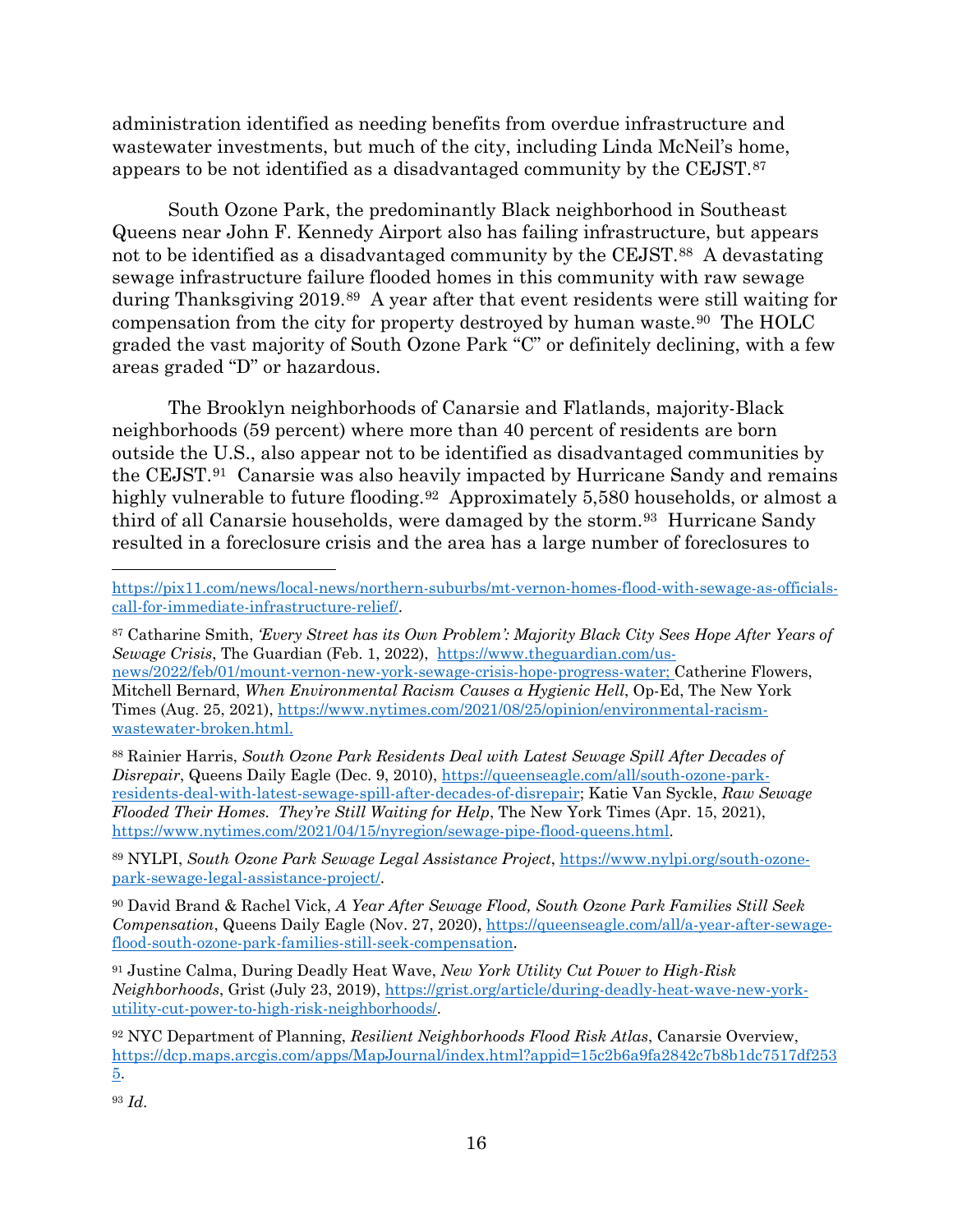this day.[94](#page-16-0) These neighborhoods are also part of a rapid-transit desert, unserved by a single subway line.[95](#page-16-1) Although Black people make up less than a quarter of New York City's population as a whole, they accounted for almost half of the 100 or more heat fatalities each year in the city between 2000 and 2012.<sup>96</sup> Canarsie and Flatlands rank a 4 out of 5 on the city's heat vulnerability index.[97](#page-16-3) Developed by the Department of Health and Columbia University, the index takes into account social and environmental factors that make certain neighborhoods more at-risk during and right after extreme heat events.<sup>98</sup> The HOLC graded much of these areas "D" or hazardous.

The CEJST's identification has also excluded District of Columbia communities of color that have continuously suffered from disproportionate pollution burdens. For example, predominantly Black communities located in sections of Upper Northeast D.C., such as Langdon, Ivy City and River Terrace, have not been identified as disadvantaged communities under CEJST.<sup>99</sup> Yet, environmental injustices inflict these neighborhoods with a higher risk of lead poisoning, respiratory problems from poor air quality, and adverse health impacts from living adjacent to hazardous sites.[100](#page-16-6) The air pollution from heavy truck traffic on Route 50 in the District of Columbia, and the transport of hazardous materials on railroad tracks adjacent to residential housing, has concerned residents of this same Upper Northeast DC region for decades.[101](#page-16-7) The area also has

<span id="page-16-3"></span><sup>97</sup> *Id.*

<span id="page-16-4"></span><sup>98</sup> *Id.*

[https://planning.dc.gov/sites/default/files/dc/sites/op/publication/attachments/24\\_UNE.pdf.](https://planning.dc.gov/sites/default/files/dc/sites/op/publication/attachments/24_UNE.pdf)

<span id="page-16-0"></span><sup>94</sup> Jie Jenny Zhou*, Climate Change and Soaring Flood Insurance Premiums Could Trigger Another Mortgage Crisis*, Vox (Feb. 25, 2020), [https://www.vox.com/2020/2/25/21146896/climate-change-fema](https://www.vox.com/2020/2/25/21146896/climate-change-fema-flood-insurance-mortgage-crisis)[flood-insurance-mortgage-crisis;](https://www.vox.com/2020/2/25/21146896/climate-change-fema-flood-insurance-mortgage-crisis) Suzanne Travers*, Canarsie Braces for Foreclosure Wave After Sandy*, City Limits (Feb. 19, 2013), [https://citylimits.org/2013/02/19/canarsie-braces-for-foreclosure](https://citylimits.org/2013/02/19/canarsie-braces-for-foreclosure-wave-after-sandy/)[wave-after-sandy/.](https://citylimits.org/2013/02/19/canarsie-braces-for-foreclosure-wave-after-sandy/)

<span id="page-16-1"></span><sup>95</sup> Thomas J. Campanella, *Watering New York's Transit Deserts*, Opinion, The New York Times (Aug. 13, 2018), [https://www.nytimes.com/2018/08/13/opinion/mta-new-york-transit-deserts.html.](https://www.nytimes.com/2018/08/13/opinion/mta-new-york-transit-deserts.html)

<span id="page-16-2"></span><sup>96</sup> Justine Calma, During Deadly Heat Wave, *New York Utility Cut Power to High-Risk Neighborhoods*, Grist (July 23, 2019), [https://grist.org/article/during-deadly-heat-wave-new-york](https://grist.org/article/during-deadly-heat-wave-new-york-utility-cut-power-to-high-risk-neighborhoods/)[utility-cut-power-to-high-risk-neighborhoods/.](https://grist.org/article/during-deadly-heat-wave-new-york-utility-cut-power-to-high-risk-neighborhoods/)

<span id="page-16-5"></span><sup>99</sup> Figure 24.2, *Upper Northeast at a Glance*, U.S. Census Bureau, 2013-2017 American Community Survey 5-Year Estimate,

<span id="page-16-6"></span><sup>100</sup> Jacob Fenston, *New Research Shows the Unequal Health Burden of Air Pollution in D.C.*, DCist Daily (Nov. 16, 2021), [https://dcist.com/story/21/11/16/air-pollution-more-deaths-black](https://dcist.com/story/21/11/16/air-pollution-more-deaths-black-neighborhoods-dc/)[neighborhoods-dc/;](https://dcist.com/story/21/11/16/air-pollution-more-deaths-black-neighborhoods-dc/) *See Health Equity Report for the District of Columbia 2018* 30-31 (2019), [https://dchealth.dc.gov/publication/health-equity-report-district-columbia-2018.](https://dchealth.dc.gov/publication/health-equity-report-district-columbia-2018)

<span id="page-16-7"></span><sup>101</sup> *An Extra Air Pollution Burden* (identifying D.C. neighborhoods populated by residents of color have higher amounts of fine particle pollution), [https://earthobservatory.nasa.gov/images/149047/an](https://earthobservatory.nasa.gov/images/149047/an-extra-air-pollution-burden)[extra-air-pollution-burden;](https://earthobservatory.nasa.gov/images/149047/an-extra-air-pollution-burden) *Upper Northeast at a Glance*, U.S. Census Bureau, 2013-2017 American Community Survey 5-Year Estimate 9, 24 (noting large uses in the area such as a metro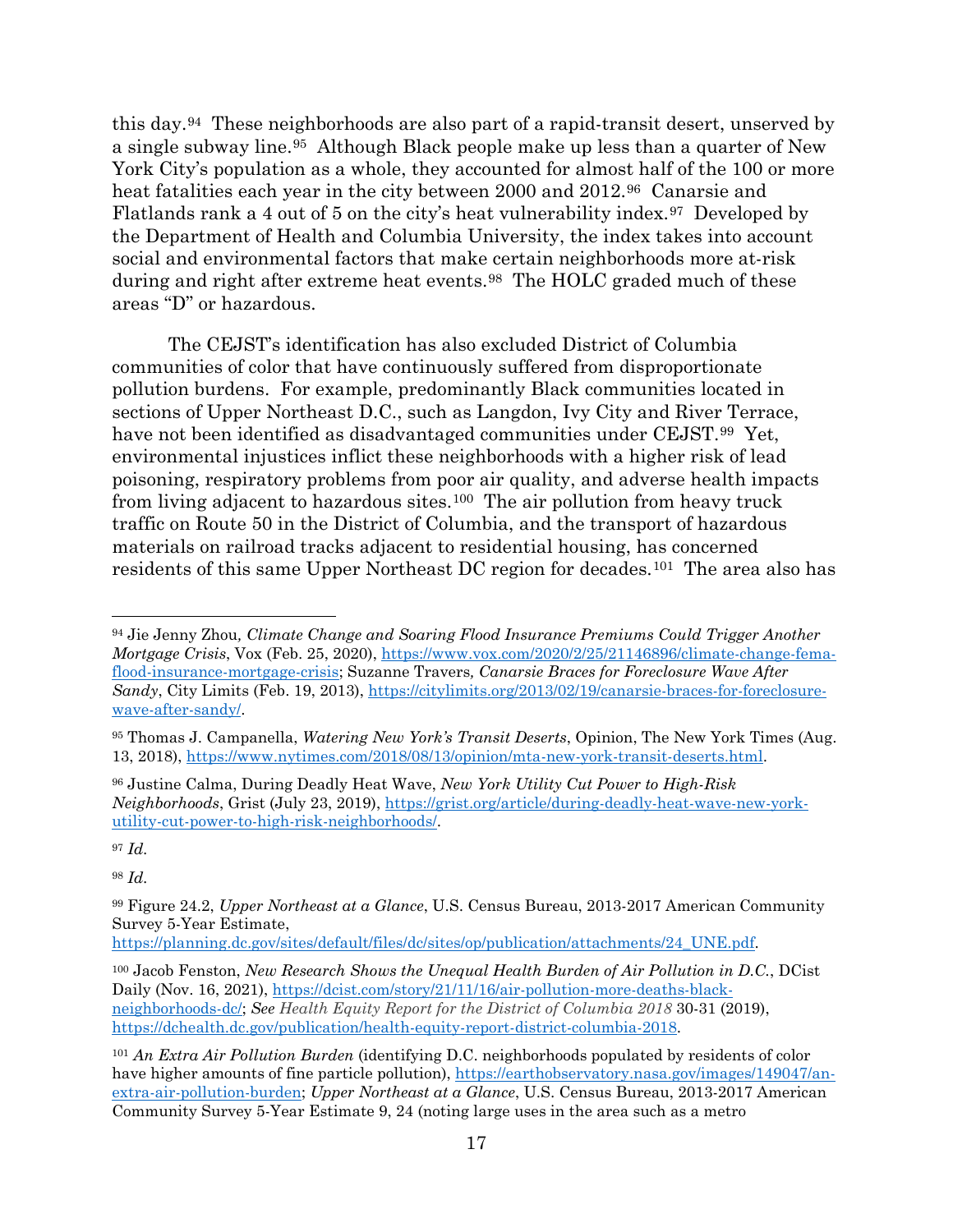a large supply of industrially zoned lands which has brought unwanted municipal land uses, such as trash transfer stations and bus garages.<sup>102</sup> This is just one example of the disproportionate pollution burdens communities of color in the District of Columbia experience, that the CEJST does not reflect.

Residents have stated that Langdon has been "home to . . . some of the most polluted and poisonous water in D.C" and has historically been treated "as a dumping ground" for waste.[103](#page-17-1) Ivy City, home to one of the first black schools in Northeast D.C., has been bearing the burden of poor air quality from heavy traffic on the adjacent major thoroughfare and parking sites for buses and garbage trucks.[104](#page-17-2) In addition to poor air quality from DC Route 295, River Terrace residents were also exposed to air pollution from the Benning Road Power Plant until it closed in 2012.[105](#page-17-3) All of these communities are closely adjacent to the Anacostia River, also known as "one of the most polluted rivers in the United States."[106](#page-17-4) However, none of these communities have been identified as a disadvantaged community by the CEJST.

Given the analysis above and our experience with confronting race/ethnicitybased environmental injustices in our states, inclusion of race and ethnicity in the CEJST is methodologically essential. It would also be broadly consistent with some of our state environmental justice laws which incorporate consideration of race and ethnicity in identifying environmental justice communities.[107](#page-17-5)

maintenance facility and railyards),

[https://planning.dc.gov/sites/default/files/dc/sites/op/publication/attachments/24\\_UNE.pdf.](https://planning.dc.gov/sites/default/files/dc/sites/op/publication/attachments/24_UNE.pdf)

<span id="page-17-3"></span><sup>105</sup> DW Rowlands, *How DC Route 295 isolates neighborhoods in Northeast DC from the rest of the city*, Greater Washington (July 20, 2021), [https://ggwash.org/view/81903/both-route-295-and-railroads](https://ggwash.org/view/81903/both-route-295-and-railroads-divide-neighborhoods-in-northeast-dc)[divide-neighborhoods-in-northeast-dc.](https://ggwash.org/view/81903/both-route-295-and-railroads-divide-neighborhoods-in-northeast-dc)

<span id="page-17-0"></span><sup>102</sup> *Upper Northeast at a Glance*, U.S. Census Bureau, 2013-2017 American Community Survey 5- Year Estimate 9,

[https://planning.dc.gov/sites/default/files/dc/sites/op/publication/attachments/24\\_UNE.pdf.](https://planning.dc.gov/sites/default/files/dc/sites/op/publication/attachments/24_UNE.pdf)

<span id="page-17-1"></span><sup>103</sup> Rachel Chason, *Ward 5 pushes back as city moves more trucks into already industrial neighborhood,* Washington Post (July 28, 2017) (stating that residents of Langdon Park "have long worried about the balance between residential and industrial land in their Northeast Washington neighborhood"), [https://www.washingtonpost.com/local/dc-politics/2017/07/28/ec85ae4a-72ed-11e7-](https://www.washingtonpost.com/local/dc-politics/2017/07/28/ec85ae4a-72ed-11e7-9eac-d56bd5568db8) [9eac-d56bd5568db8;](https://www.washingtonpost.com/local/dc-politics/2017/07/28/ec85ae4a-72ed-11e7-9eac-d56bd5568db8) Addison Sarter, Open Letter to Mayor Muriel Bowser (July 2019), [https://addisonsarter93.medium.com/justice-for-langdon-park-ff2a406df522.](https://addisonsarter93.medium.com/justice-for-langdon-park-ff2a406df522)

<span id="page-17-2"></span><sup>104</sup> *Toxic Air in Ivy City, Washington D.C.* (Mar. 26, 2021), [https://www.ceejh.center/air-quality-](https://www.ceejh.center/air-quality-1/toxic-air-in-ivy-city-washington-dc-zhew9-gw65y)[1/toxic-air-in-ivy-city-washington-dc-zhew9-gw65y.](https://www.ceejh.center/air-quality-1/toxic-air-in-ivy-city-washington-dc-zhew9-gw65y)

<span id="page-17-4"></span><sup>106</sup> Jacob Fenston & Tyrone Turner, *Anacostia Rising* (Mar. 26, 2018) ("decades of underinvestment in the river and the neighborhoods around it, where mostly poor, black residents have suffered the effects of pollution").

<span id="page-17-5"></span><sup>107</sup> *See, e.g*., New York Disadvantaged Communities Criteria under the Climate Leadership and Community Protection Act, [https://climate.ny.gov/Our-Climate-Act/Disadvantaged-Communities-](https://climate.ny.gov/Our-Climate-Act/Disadvantaged-Communities-Criteria)[Criteria;](https://climate.ny.gov/Our-Climate-Act/Disadvantaged-Communities-Criteria) Act Creating a Next-Generation Roadmap for Massachusetts Climate Policy, Mass. St.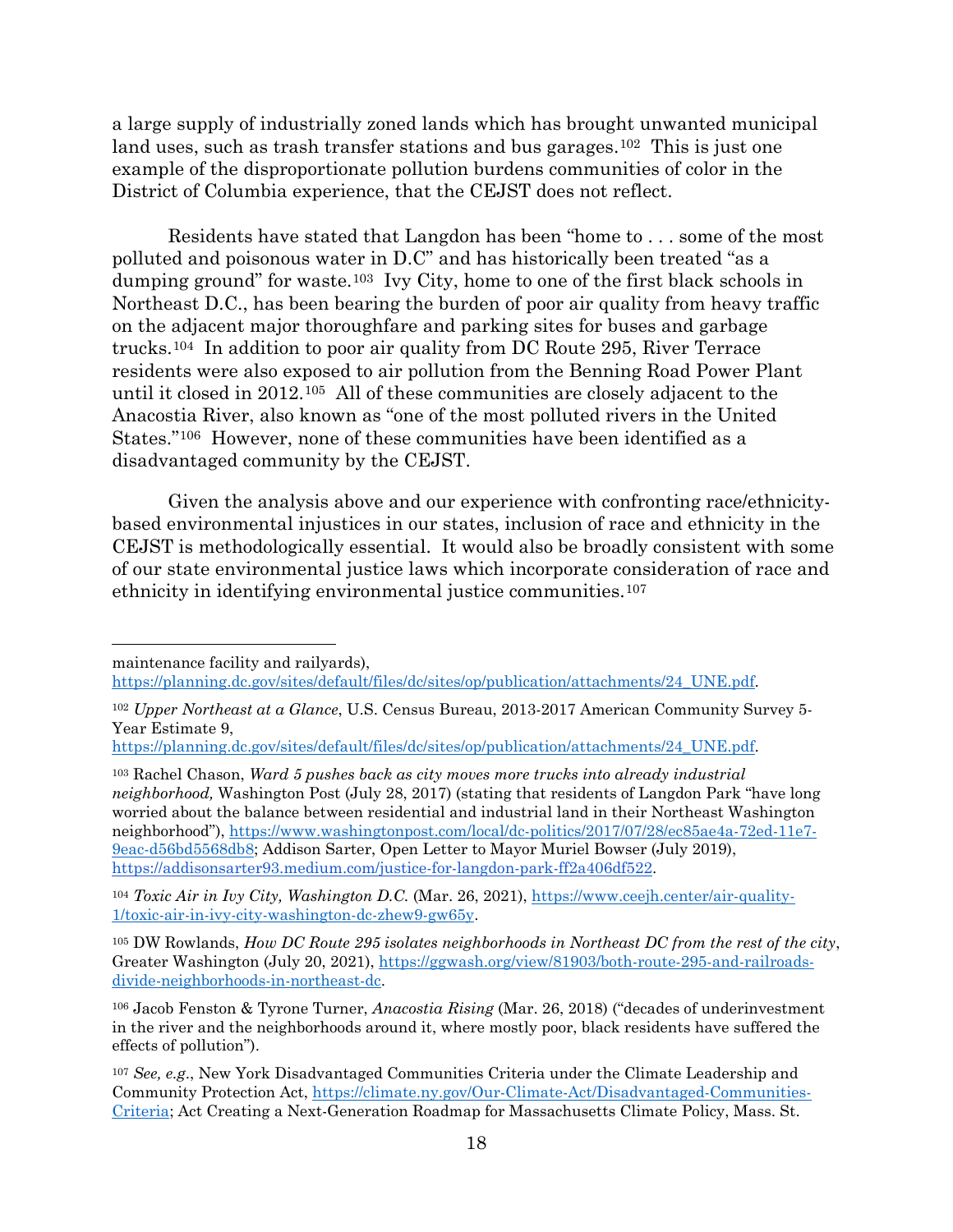# **V. Conclusion**

Environmental justice is a civil rights principle that speaks to the right all people have to be protected from environmental pollution and to live, learn, work, play, and pray in a healthy environment, regardless of race or ethnicity, income, national origin, or English language proficiency. We urge CEQ to refine the CEJST to better identify and prioritize disadvantaged communities by adopting a cumulative impacts approach that accounts for racial and ethnic disparities and the race and ethnically based discriminatory practices that have resulted in communities of color being chronically underfunded and overburdened with pollution.

LETITIA JAMES Attorney General of New York

/s/ *Sarah Kam* SARAH KAM Assistant Attorney General D Pei Wu, PhD Environmental Scientist New York State Office of the Attorney General Environmental Protection Bureau 28 Liberty Street, 19th Floor New York, NY 10005 (212) 416-8465 sarah.kam@ag.ny.gov *Attorneys for State of New York*

<sup>2021,</sup> ch. 8, §§ 56 (definition of "environmental justice population" and "environmental justice principles").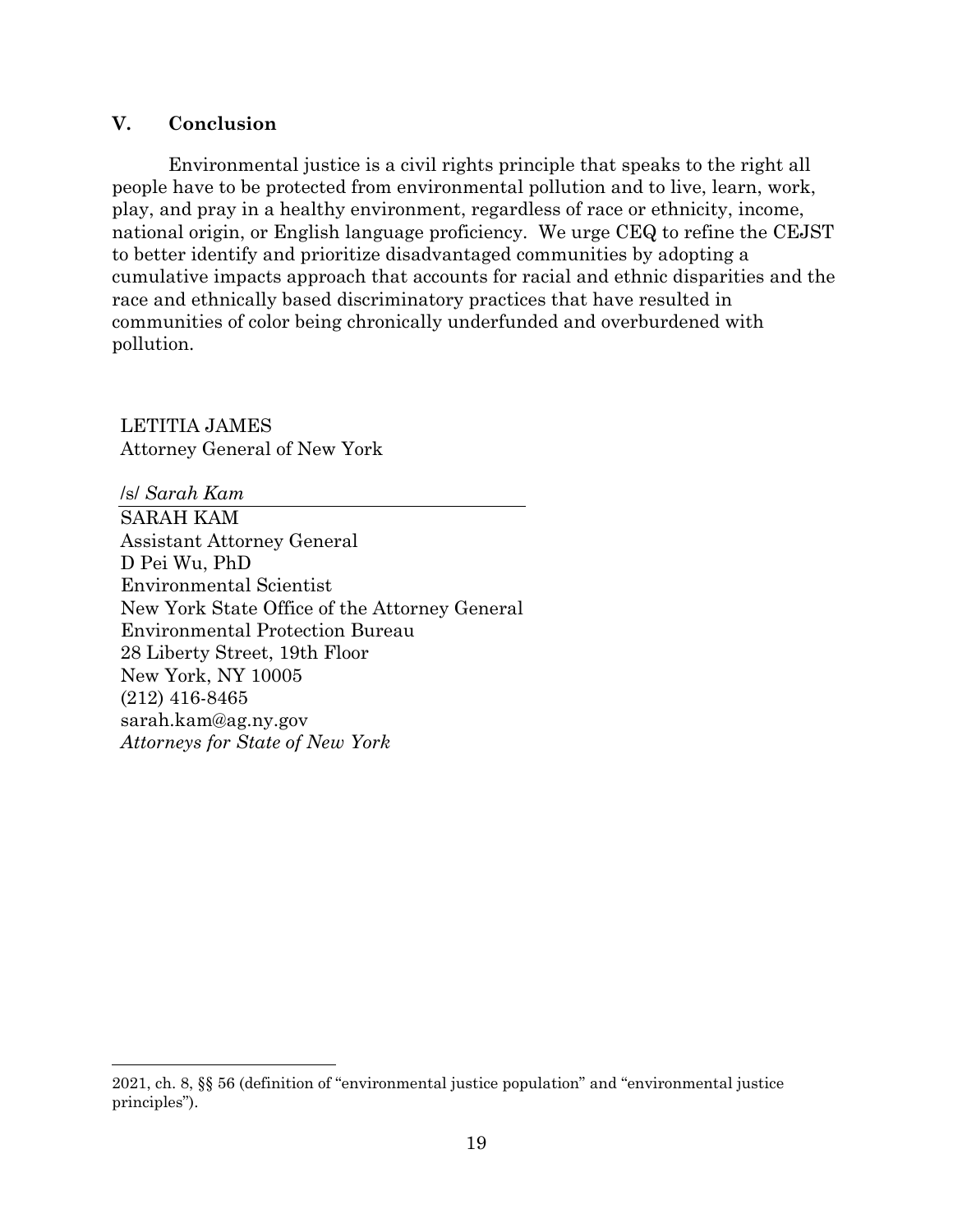BRIAN E. FROSH Attorney General of Maryland

# */s/Steven J. Goldstein*

STEVEN J. GOLDSTEIN Special Assistant Attorney General Office of the Attorney General of Maryland 200 Saint Paul Place Baltimore, Maryland 21202 410-576-6414 sgoldstein@oag.state.md.us *Attorneys for the State of Maryland*

MAURA HEALEY Attorney General of Massachusetts

/s/ *Christophe Courchesne* CHRISTOPHE COURCHESNE Assistant Attorney General Deputy Chief, Energy and Environment Bureau Turner Smith Assistant Attorney General and Deputy Chief Aleksandra George Ruiz Special Assistant Attorney General for Environmental Justice Marcus Holmes Environmental Technical Advisor Environmental Protection Division Office of Attorney General Maura Healey One Ashburton Place Boston, MA 02108 Christophe.Courchesne@mass.gov (617) 963-2423 *Attorneys for Commonwealth of Massachusetts*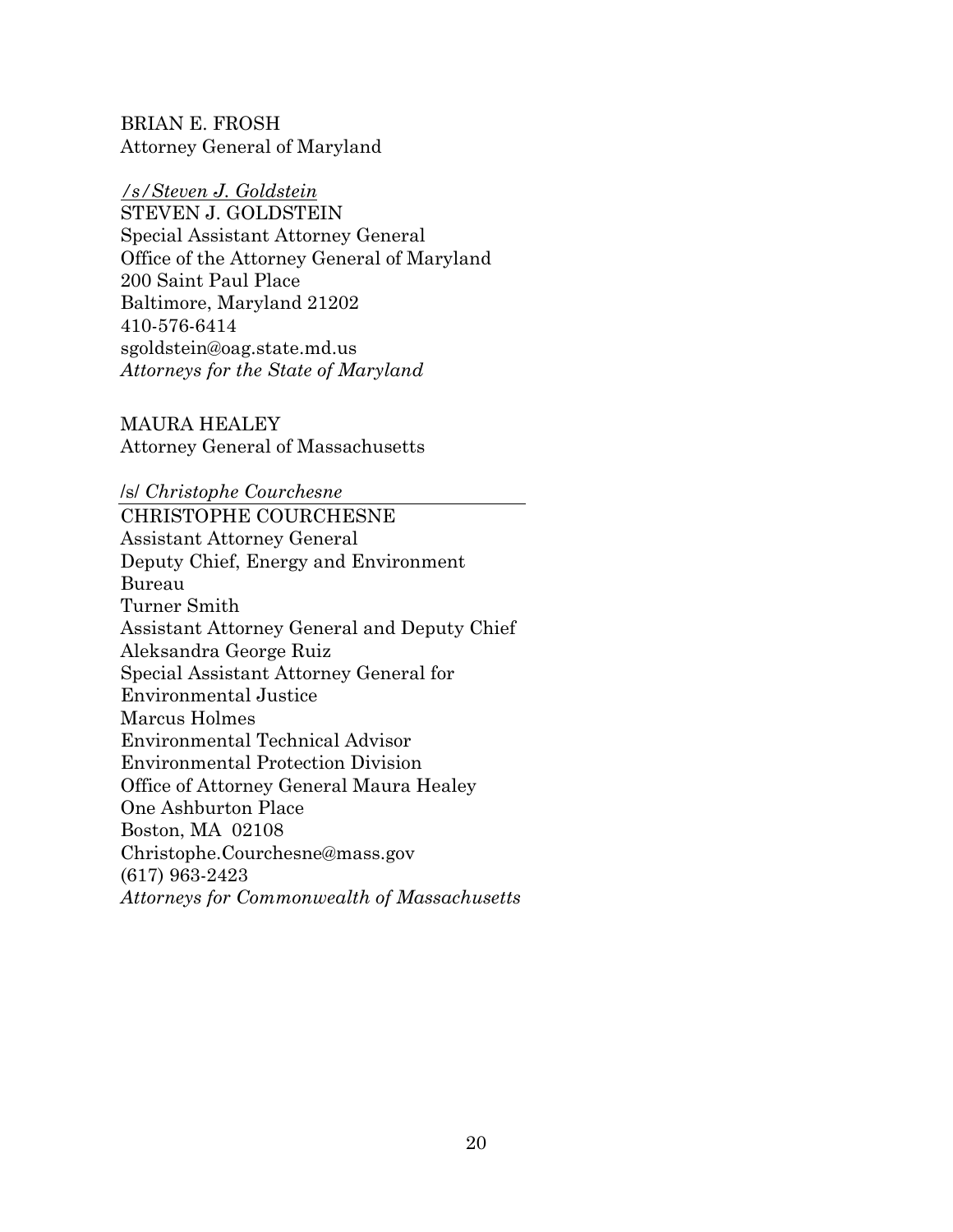JOSHUA H. STEIN Attorney General of North Carolina

#### */s/ Brenda Menard*

Daniel S. Hirschman Senior Deputy Attorney General Brenda Menard Special Deputy Attorney General Environmental Division North Carolina Department of Justice P.O. Box 629 Raleigh, NC 27602-0629 (919) 716-6000 bmenard@ncdoj.gov *Attorneys for State of North Carolina*

ELLEN F. ROSENBLUM Attorney General of Oregon

*/s/ Paul Garrahan* 

Paul Garrahan Attorney-in-Charge Steve Novick Special Assistant Attorney General Natural Resources Section Oregon Department of Justice 1162 Court Street NE Salem, OR 97301-4096 (503) 947-4593 Paul.Garrahan@doj.state.or.us Steve.Novick@doj.state.or.us *Attorneys for Petitioner State of Oregon*